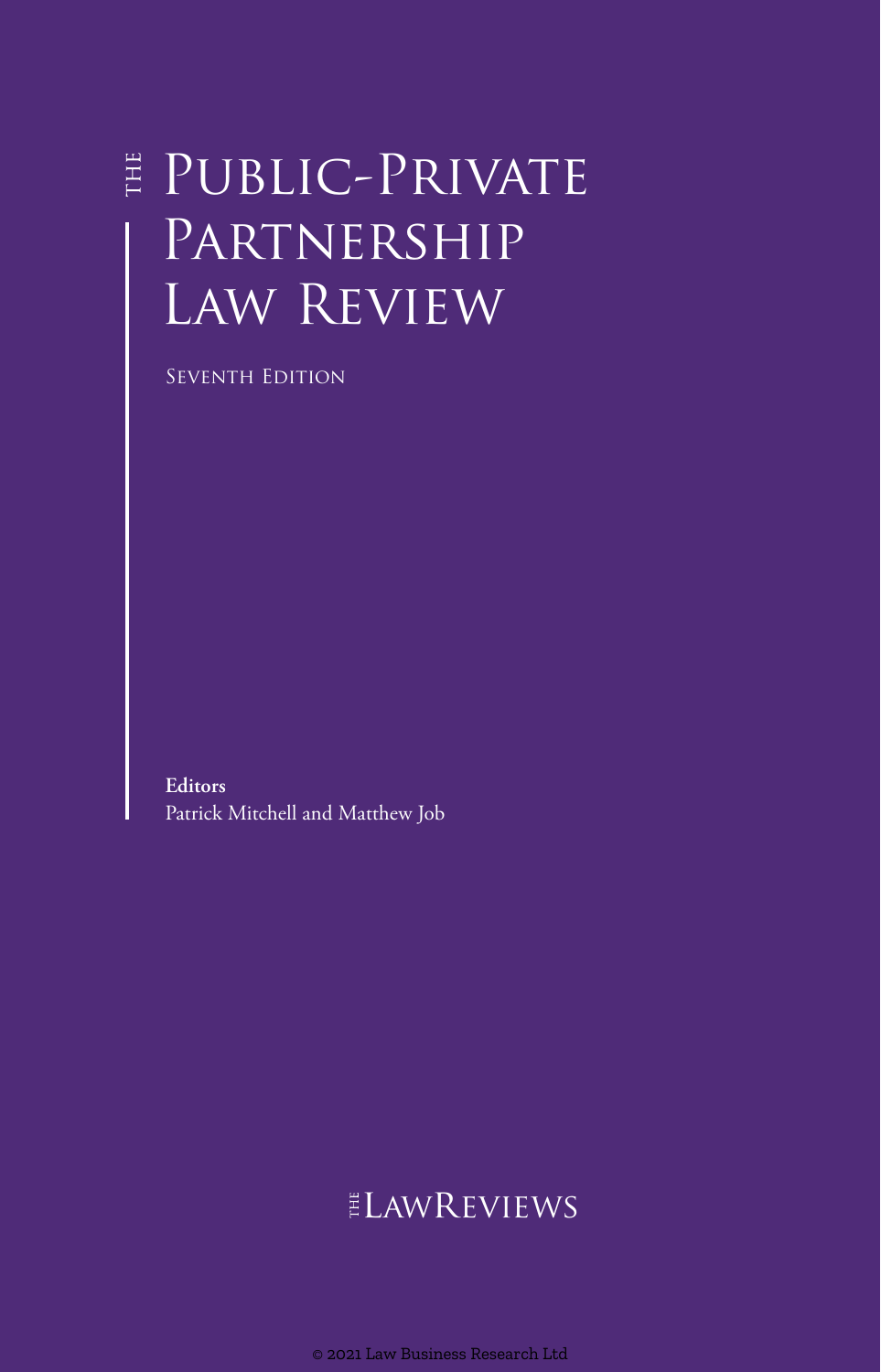# **E PUBLIC-PRIVATE** PARTNERSHIP Law Review

Seventh Edition

Reproduced with permission from Law Business Research Ltd This article was first published in March 2021 For further information please contact Nick.Barette@thelawreviews.co.uk

**Editors** Patrick Mitchell and Matthew Job

## $ELMR$  EVIEWS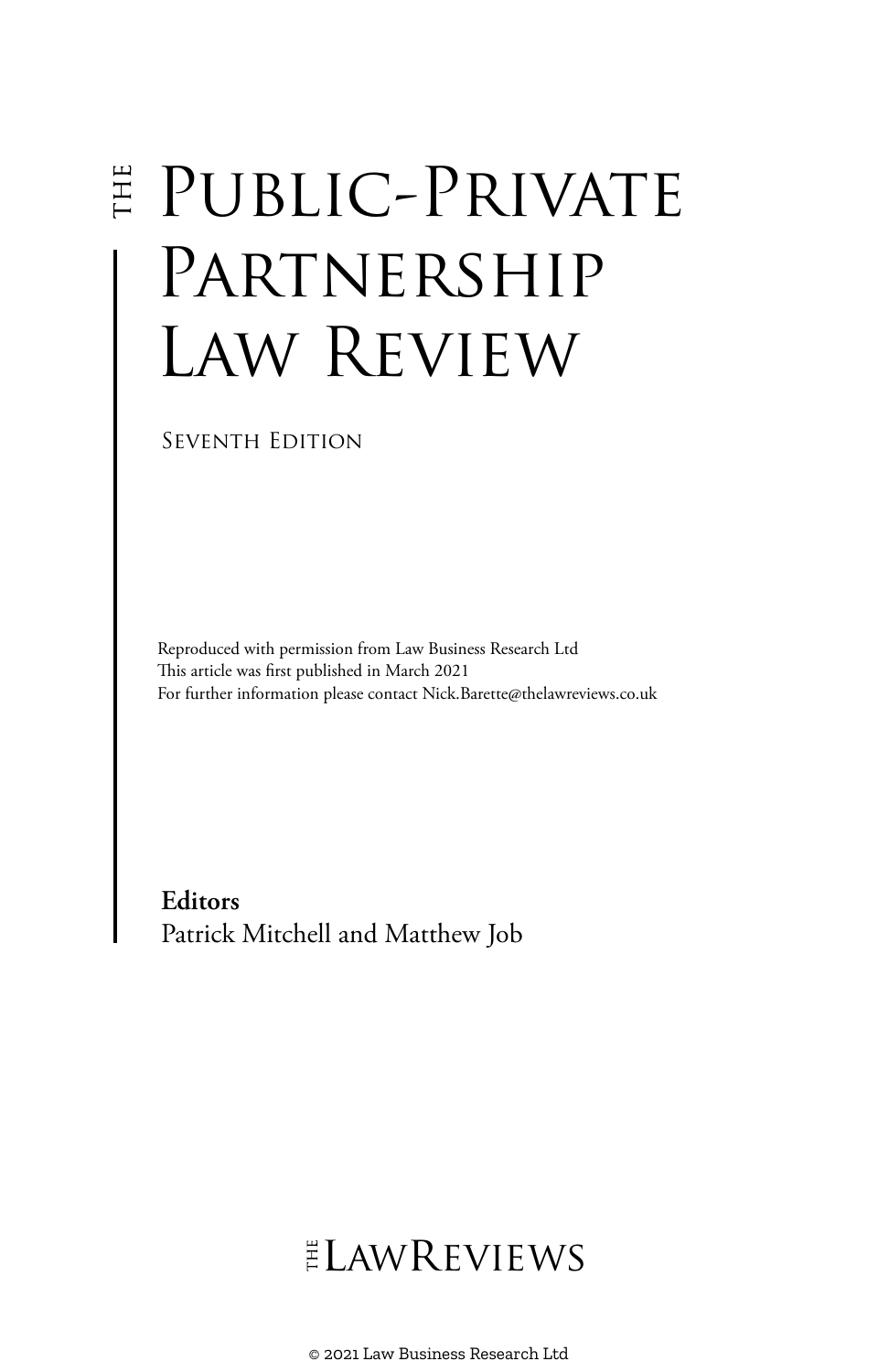#### PUBLISHER Clare Bolton

#### HEAD OF BUSINESS DEVELOPMENT Nick Barette

#### TEAM LEADERS Jack Bagnall, Joel Woods

#### BUSINESS DEVELOPMENT MANAGERS Katie Hodgetts, Rebecca Mogridge

BUSINESS DEVELOPMENT EXECUTIVE Olivia Budd

> RESEARCH LEAD Kieran Hansen

#### EDITORIAL COORDINATOR Hannah Higgins

PRODUCTION AND OPERATIONS DIRECTOR Adam Myers

> PRODUCTION EDITOR Anne Borthwick

> > **SUBEDITOR** Orla Cura

CHIEF EXECUTIVE OFFICER Nick Brailey

Published in the United Kingdom by Law Business Research Ltd, London Meridian House, 34–35 Farringdon Street, London, EC4A 4HL, UK © 2021 Law Business Research Ltd www.TheLawReviews.co.uk

No photocopying: copyright licences do not apply. The information provided in this publication is general and may not apply in a specific situation, nor does it necessarily represent the views of authors' firms or their clients. Legal advice should always be sought before taking any legal action based on the information provided. The publishers accept no responsibility for any acts or omissions contained herein. Although the information provided was accurate as at March 2021, be advised that this is a developing area. Enquiries concerning reproduction should be sent to Law Business Research, at the address above. Enquiries concerning editorial content should be directed to the Publisher – clare.bolton@lbresearch.com

#### ISBN 978-1-83862-819-2

Printed in Great Britain by Encompass Print Solutions, Derbyshire Tel: 0844 2480 112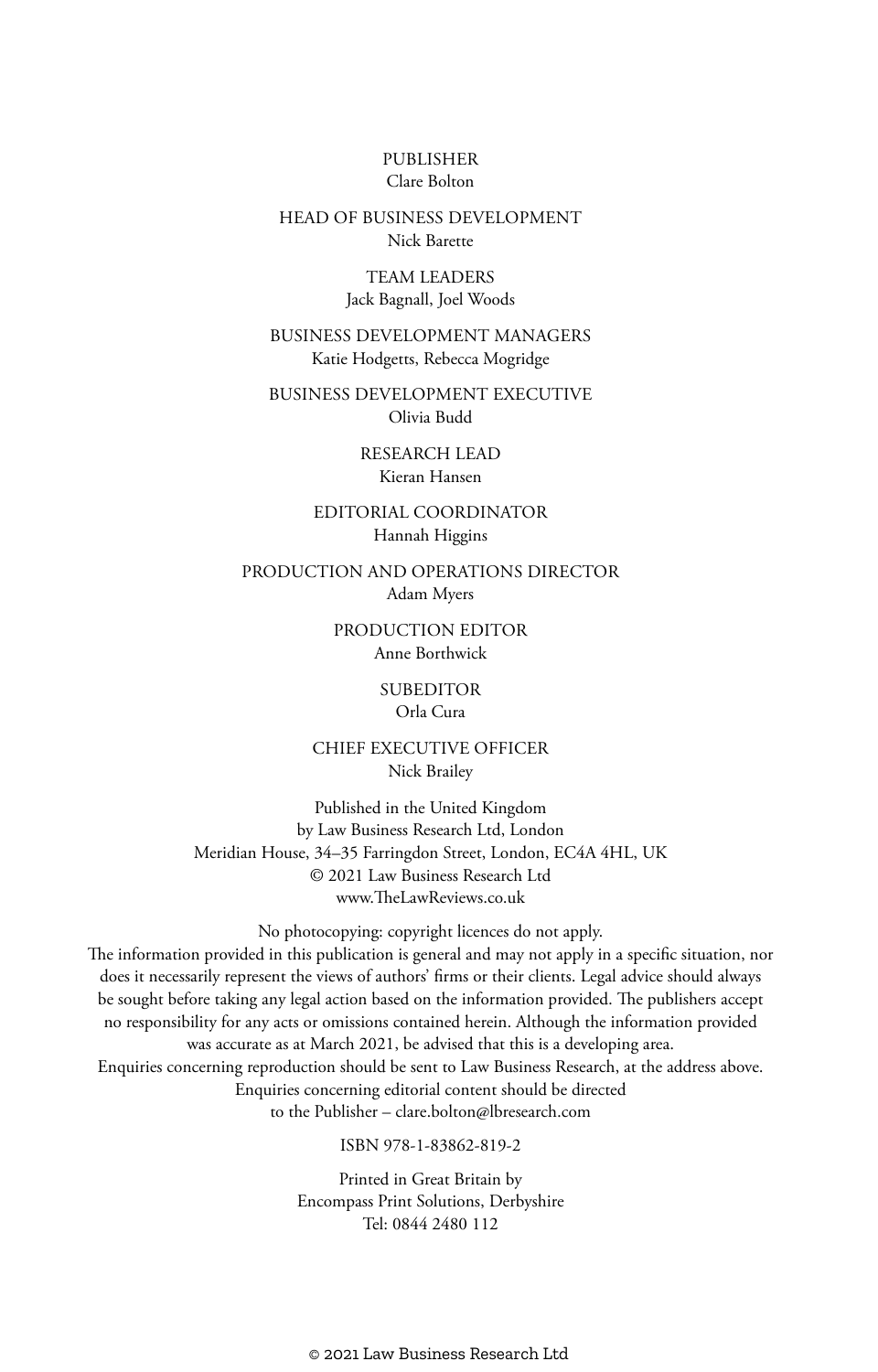## ACKNOWLEDGEMENTS

The publisher acknowledges and thanks the following for their assistance throughout the preparation of this book:

#### ASAR – AL RUWAYEH & PARTNERS

#### AXIS LAW CHAMBERS

BOMCHIL

#### HENGELER MUELLER PARTNERSCHAFT VON RECHTSANWÄLTEN MBB

#### HERBERT SMITH FREEHILLS LLP

HOUDA LAW FIRM

HOUTHOFF

#### JPM JANKOVIC POPOVIC MITIC

LEE AND LI

#### NADER, HAYAUX Y GOEBEL, SC

RAISIN GMBH

URÍA MENÉNDEZ

#### VIEIRA DE ALMEIDA

#### WEERAWONG, CHINNAVAT & PARTNERS LTD

WHITE & CASE LLP

#### YOON & YANG LLC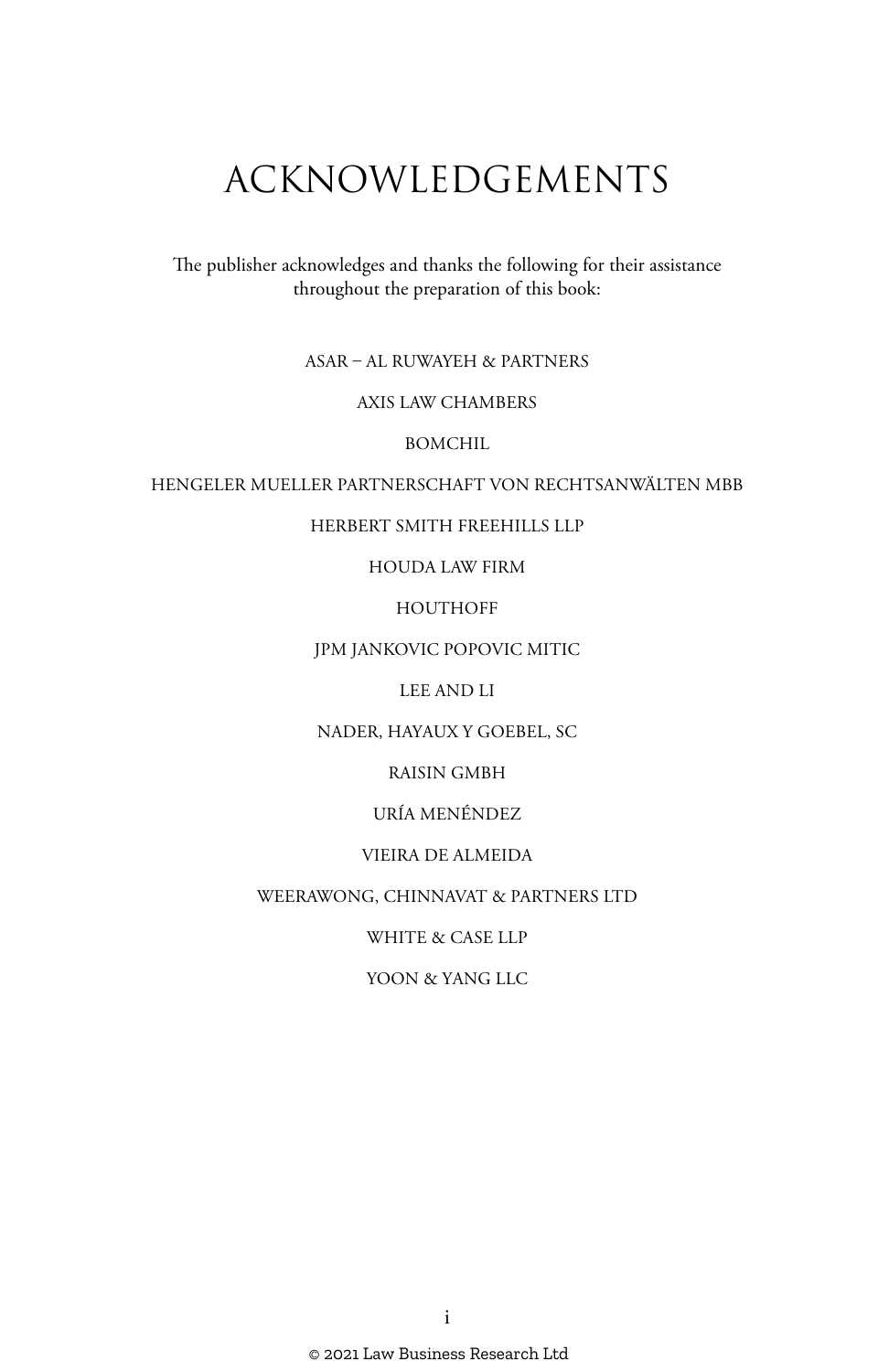# CONTENTS

|            | Patrick Mitchell and Matthew Job                                                  |  |
|------------|-----------------------------------------------------------------------------------|--|
| Chapter 1  |                                                                                   |  |
|            | María Inés Corrá and Magdalena Carbó                                              |  |
| Chapter 2  |                                                                                   |  |
|            | Andrew Griffiths, Nicholas Carney and Aggie Goss                                  |  |
| Chapter 3  |                                                                                   |  |
|            | François-Guilhem Vaissier, Louis-Jérôme Laisney, Olivier Le Bars and Sacha Ruffié |  |
| Chapter 4  |                                                                                   |  |
|            | Jan Bonhage and Marc Roberts                                                      |  |
| Chapter 5  |                                                                                   |  |
|            | Simone Egidi, Andrea Leonforte and Vanessa Nobile                                 |  |
| Chapter 6  |                                                                                   |  |
|            | Ibrahim Sattout and Akusa Batwala                                                 |  |
| Chapter 7  |                                                                                   |  |
|            | Alejandro Rojas V and Benjamin Torrero G                                          |  |
| Chapter 8  |                                                                                   |  |
|            | Jessica Terpstra, Michel Klijn and Sander van den Boogaart                        |  |
| Chapter 9  |                                                                                   |  |
|            | Daud Munir                                                                        |  |
| Chapter 10 |                                                                                   |  |
|            | Manuel Protásio and Catarina Coimbra                                              |  |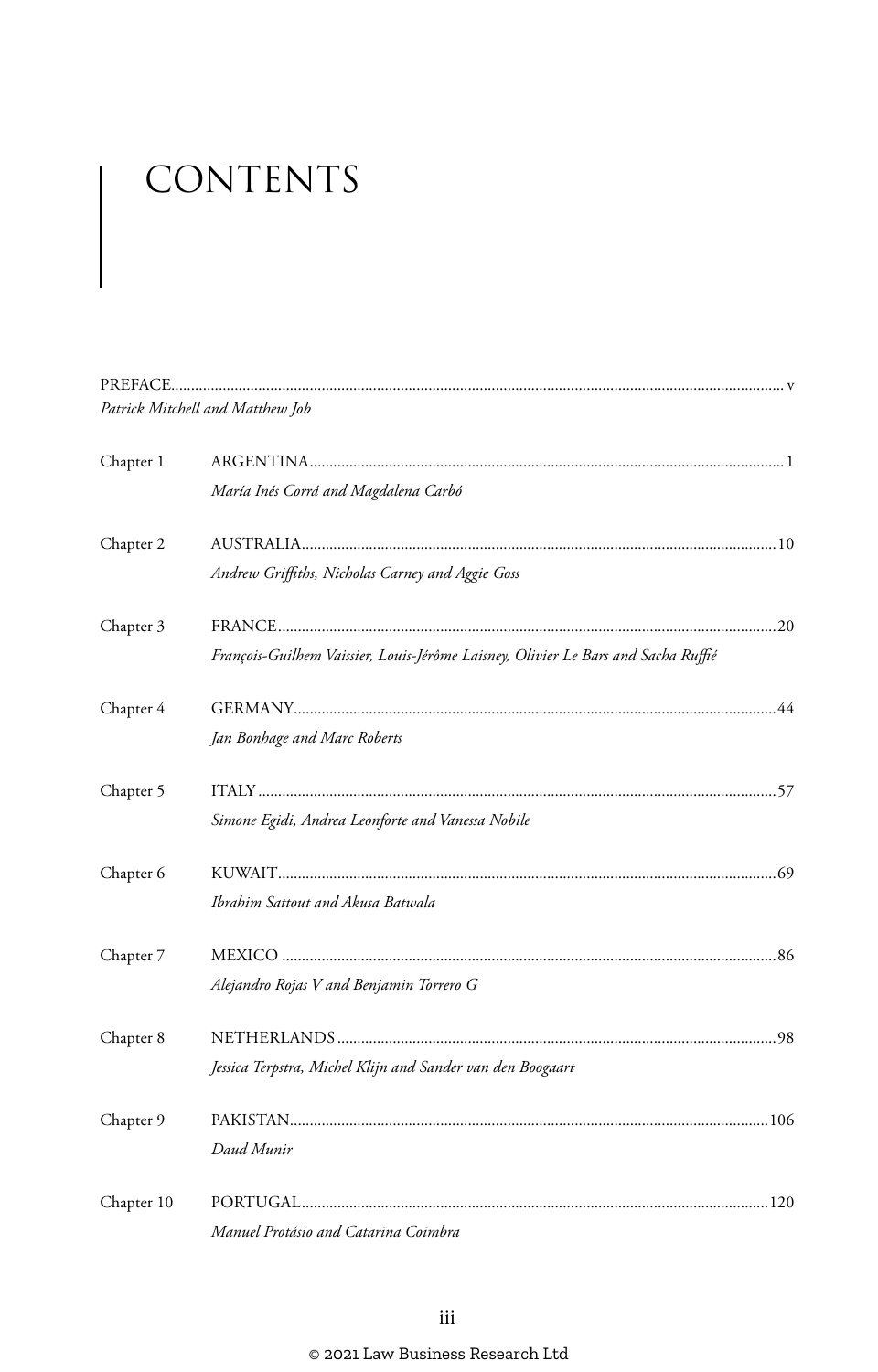| Chapter 11 |                                                                             |  |
|------------|-----------------------------------------------------------------------------|--|
|            | Olga Revzina, Roman Churakov and Lola Shamirzayeva                          |  |
| Chapter 12 |                                                                             |  |
|            | Khaled Abou El Houda                                                        |  |
| Chapter 13 |                                                                             |  |
|            | Jelena Gazivoda                                                             |  |
| Chapter 14 |                                                                             |  |
|            | Brigette Baillie and Biddy Faber                                            |  |
| Chapter 15 |                                                                             |  |
|            | Soongki Yi, Young Woo Park and Pilwoon Oh                                   |  |
| Chapter 16 |                                                                             |  |
|            | Manuel Vélez Fraga and Ana María Sabiote Ortiz                              |  |
| Chapter 17 |                                                                             |  |
|            | Pauline Wang and Yung-Ching Huang                                           |  |
| Chapter 18 |                                                                             |  |
|            | Weerawong Chittmittrapap, Jirapat Thammavaranucupt and Praewa Wang-ngam     |  |
| Chapter 19 |                                                                             |  |
|            | Anthony Ellis, Phil Hanson, Samer Mahjoub, Charles Oliver and Amro Al-Ahmar |  |
| Chapter 20 |                                                                             |  |
|            | Tom Marshall, Helen Beatty and Sam Cundall                                  |  |
| Chapter 21 |                                                                             |  |
|            | Dolly Mirchandani and Armando Rivera Jacobo                                 |  |
| Appendix 1 |                                                                             |  |
| Appendix 2 |                                                                             |  |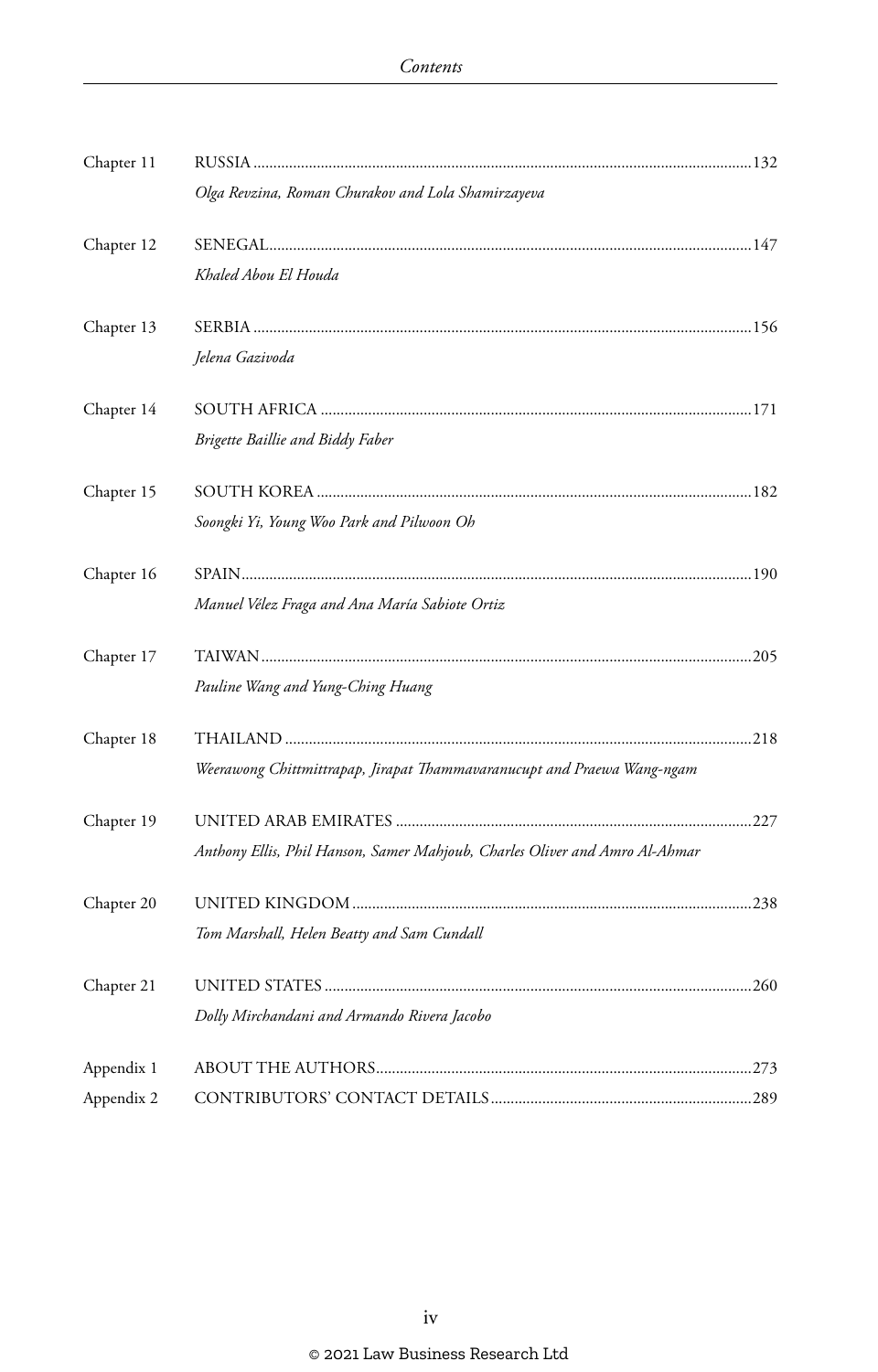## PREFACE

We are very pleased to present the seventh edition of *The Public-Private Partnership Law Review*. Since the publication of the previous edition, there have been considerable developments in the design and use of public-private partnerships (PPPs) throughout the world, and the purpose of this volume is chiefly to report on those.

PPPs have been under examination in a number of jurisdictions, particularly in countries that have long-established and relatively mature relationships with PPPs. Questions have been asked over the past few years about significant issues including value for money, flexibility and, not least, the validity of the fundamental element of partnership within that model. In addition, attention has been given in many places to the most appropriate contractual model for PPPs and industry consultations have been undertaken as to the extent to which those models remain best suited for the purpose.

Of course, one topic dominated the news agenda during 2020 (and continues to do so during 2021), namely the covid-19 pandemic. The pandemic had significant and immediate effects on PPPs throughout the world and will continue to have an effect in terms of the use – or otherwise – of PPPs as affected countries seek to recalibrate their economies and transition from crisis mode to economic recovery.

Covid had an immediate impact on many construction phase projects, affecting availability of labour and materials. The issues were chiefly caused by social distancing on construction sites and facilities for the production of materials, the closure of hotels and other workers' accommodation, and the closure or curtailment of public transport to bring workers to site. Such factors inevitably resulted in additional time and costs. Throughout the world, there have been mixed responses by the public sector. Some jurisdictions provided for enhanced definitions of force majeure to provide additional relief to contractors. This was seen, for instance in certain states in the US, the Czech Republic and the UK (in Wales). In addition, France provided additional subsidies, relief remedies and state guarantees. Taiwan specifically provided for temporary relief from obligations to make land payments under PPP contracts. The Infrastructure and Projects Authority in the UK issued guidance providing that the provision of services under PPPs was to be viewed as the provision of essential public services, thereby giving contractors some protection in continuing their activities through lockdown and asking their employees to continue to come to work.

In a number of jurisdictions, the consequences of covid-19 were particularly pronounced. For instance, in Argentina, financing difficulties caused by the pandemic led to the cancellation of a number of PPP projects, with the suggestion that non-PPP models will be used more in the future. Mexico, likewise, saw a number of PPPs cancelled because of the financial impact of covid.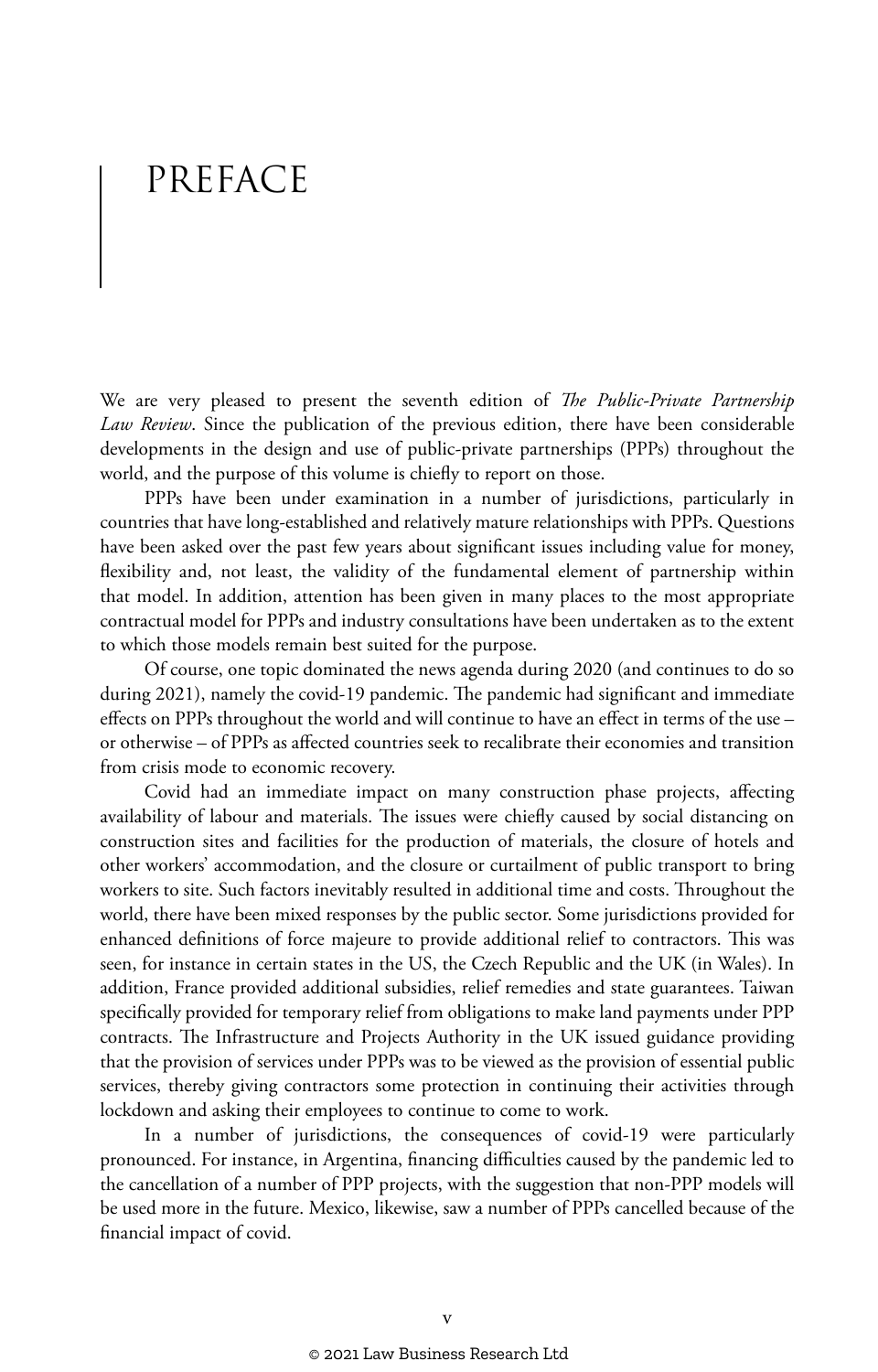As regards operational PPPs, clearly the most severely affected by the covid-19 pandemic were those in the transport sector, in particular aviation and passenger rail. Projects with usage or demand risk, such as toll roads or some user-pay public transport infrastructure, have seen revenues fall materially as a result of reduced public use. In many cases the popular view is that this is unlikely to continue beyond the period of the pandemic as travel restrictions lift; however in other cases the impact on usage (and so on revenue) is likely to be longer lasting. In countries like the United Kingdom, which has a well-established record of PPPs and collaboration in passenger rail, the future structure of the passenger rail industry is uncertain, so badly has it been impacted by covid. At the time of writing, publication of the Williams Report on the future of the GB passenger rail industry is awaited. It is anticipated that the Williams Report will recommend wide-ranging reform. The long-term prospects for regional airports and some airlines are similarly uncertain.

Generally, however, PPPs have appeared resilient, indeed robust, throughout the pandemic. There seems to have been sufficient goodwill and pragmatism on all sides to enable the public sector and the private sector to continue fulfilling their obligations.

That is one of the more gratifying notes from 2020.

As you will see from the following chapters of this book, many governments intend to use PPPs to drive their economies out of the economic crisis caused by the covid-19 pandemic. Many governments see infrastructure as an absolute cornerstone of recovery and, at a time when public finances are stretched, PPP offers a way to stimulate the economy in the short term while deferring the cost of new infrastructure to its operating phase.

Turning from covid to more 'business as usual' developments, we have seen continued and, indeed, increased use of PPPs in many jurisdictions. Active jurisdictions since the previous edition include France, Australia, Norway, Slovakia, the Czech Republic, certain states of the US, Thailand and Pakistan. Poland appeared to have turned its back on PPP for major road procurements during 2020, but there are recent reports that PPP is now back under consideration. We have also seen the expansion of PPPs out of what might be called classical or core infrastructure into new sectors and sub-sectors; of particular note is the increased use of PPPs in areas such as district heating, broadband, cable and fibre communications, renewables, water and, more recently, electric vehicle charging. This diversification of PPP has brought with it new revenue models and technologies, with a consequent evolution of the traditional PPP risk profile. We anticipate that this is a trend that will continue and, indeed, grow apace in coming years.

We have also seen certain oil-rich states using PPPs not just to enhance investment in infrastructure but also to diversify their economies. Subject to the prevailing oil price, we again anticipate that this is a trend that will continue.

A further significant development in 2020 was the increasing introduction of foreign direct investment (FDI) regimes. These FDI measures typically give a government body the ability to intervene in and, ultimately, block acquisitions of interests in critical infrastructure. Such intervention is typically exercised on the grounds of national security or some other national interest test. We have seen measures introduced in the past year or so, partly in response to covid (to protect nationally critical infrastructure at a time when countries were particularly vulnerable and also when the relevant assets could be viewed as being particularly 'cheap' to acquire) but also, in the longer term, on the basis of geopolitical considerations. Such measures have existed for some time in a number of jurisdictions, including Australia (which strengthened its own tests during 2020), but have now been or are being introduced in the United Kingdom and also at a pan-European Union level.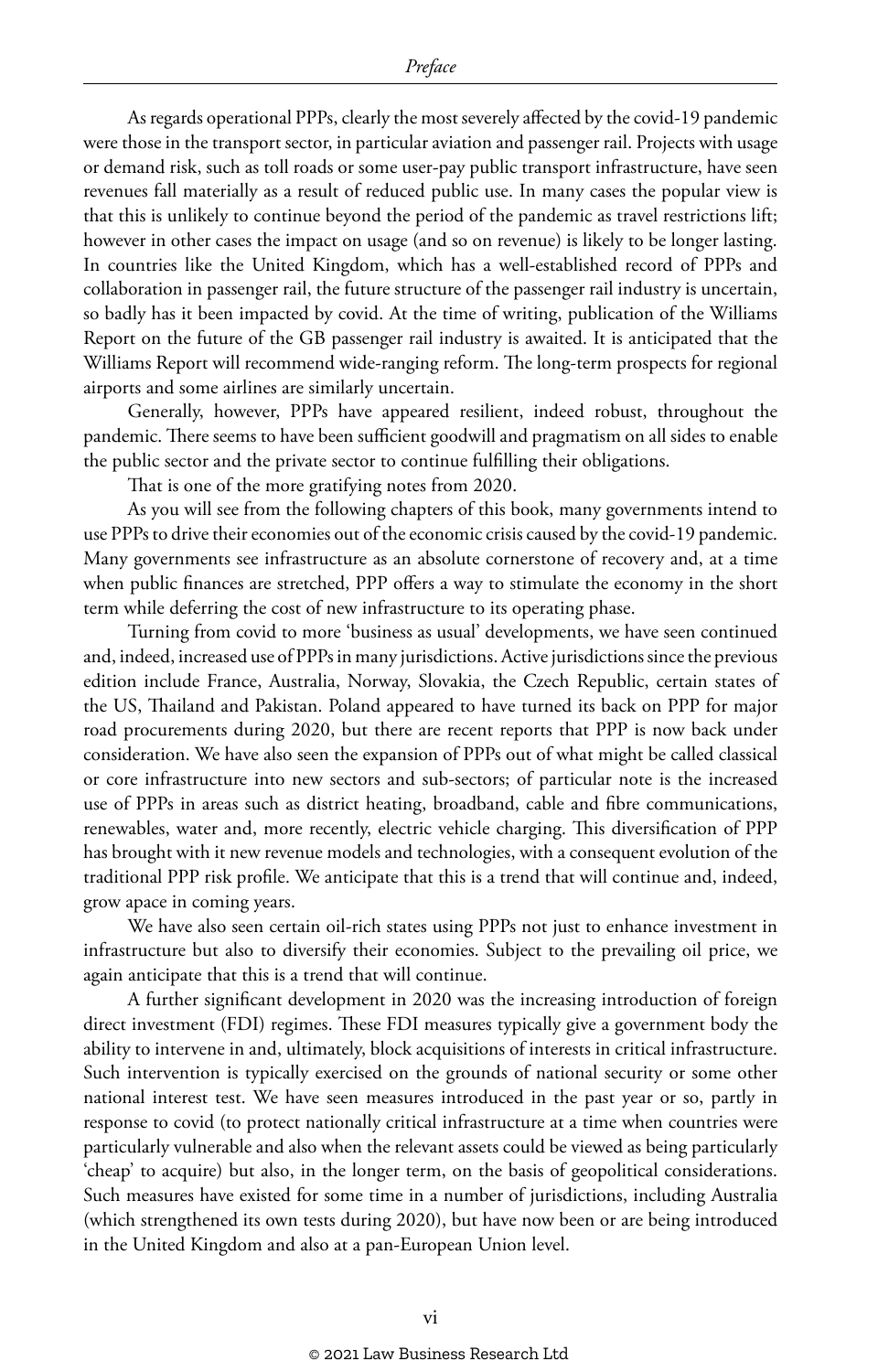As we note above, the use of PPPs and their relative structures were under review in a number of jurisdictions before the covid-19 crisis commenced. For instance, the UK government had previously indicated its intention to cease using PFI and PF2. That was confirmed formally with the publication of the National Infrastructure Investment Strategy in November 2020. The government has not committed to a specific replacement for PFI and PF2, but it is important to note that, while PFI and PF2 have been consigned to history, there is no suggestion that PPPs in their wider sense will not continue to be used significantly. Indeed, the government has noted the possible use of the Regulatory Asset Base model (the model used to provide for an appropriate return on capital to investors in regulated utilities and currently being used for the first time in a major greenfield project on the Tideway Super Sewer) in other projects, including civil nuclear. In addition, the Contract for Difference model is likely to see application outside its traditional sector of renewable power generation.

A number of jurisdictions have continued to promote and encourage the use of unsolicited proposals, where the private sector is encouraged to design and come forward with schemes for new infrastructure. Such proposals have been used extensively in Australia and, increasingly, in some of the states in the US. During 2020, the Italian government brought forward new regulations to provide for institutional investors to develop unsolicited proposals. Likewise, Pakistan is developing a new law to accommodate unsolicited proposals. Unsolicited proposals are also seen in emerging market jurisdictions, where there is a high demand for new infrastructure and governments may not have the bandwidth to prepare extensive pipelines of PPP tenders.

Various jurisdictions, including Italy and South Africa, have taken measures either to develop further model form PPP contracts (in Italy, effectively by a DBOT concession) or to create more unified, single PPP frameworks (in the case of South Africa). Other jurisdictions that have subjected their PPP regimes to detailed examination include the Netherlands, where a study was undertaken into the efficacy and value for money of the DBFM model, concluding that it has proved efficient where it has been used.

As legal practitioners with more than 50 years' combined experience working with PPPs, we continue to believe that PPPs are and, where used appropriately, will remain, an important tool for creating the most financially advantageous development, financing, operation and maintenance of infrastructure assets.

The use of the PPP model, in addition to financial benefits, imports additional scrutiny, rigor and arm's-length contracting practice, which ultimately benefit both the public and private sector and, most importantly, the consumer and taxpayer.

In this, the seventh edition of *The Public-Private Partnership Law Review*, our contributors are drawn from the most renowned firms working in the PPP field in their jurisdictions.

We hope that you will enjoy and find useful this seventh edition of *The Public-Private Partnership Law Review*. We look forward to hearing any thoughts or comments that you may have on this edition and any thoughts for the content of future editions.

#### **Patrick Mitchell and Matthew Job**

Herbert Smith Freehills LLP London March 2021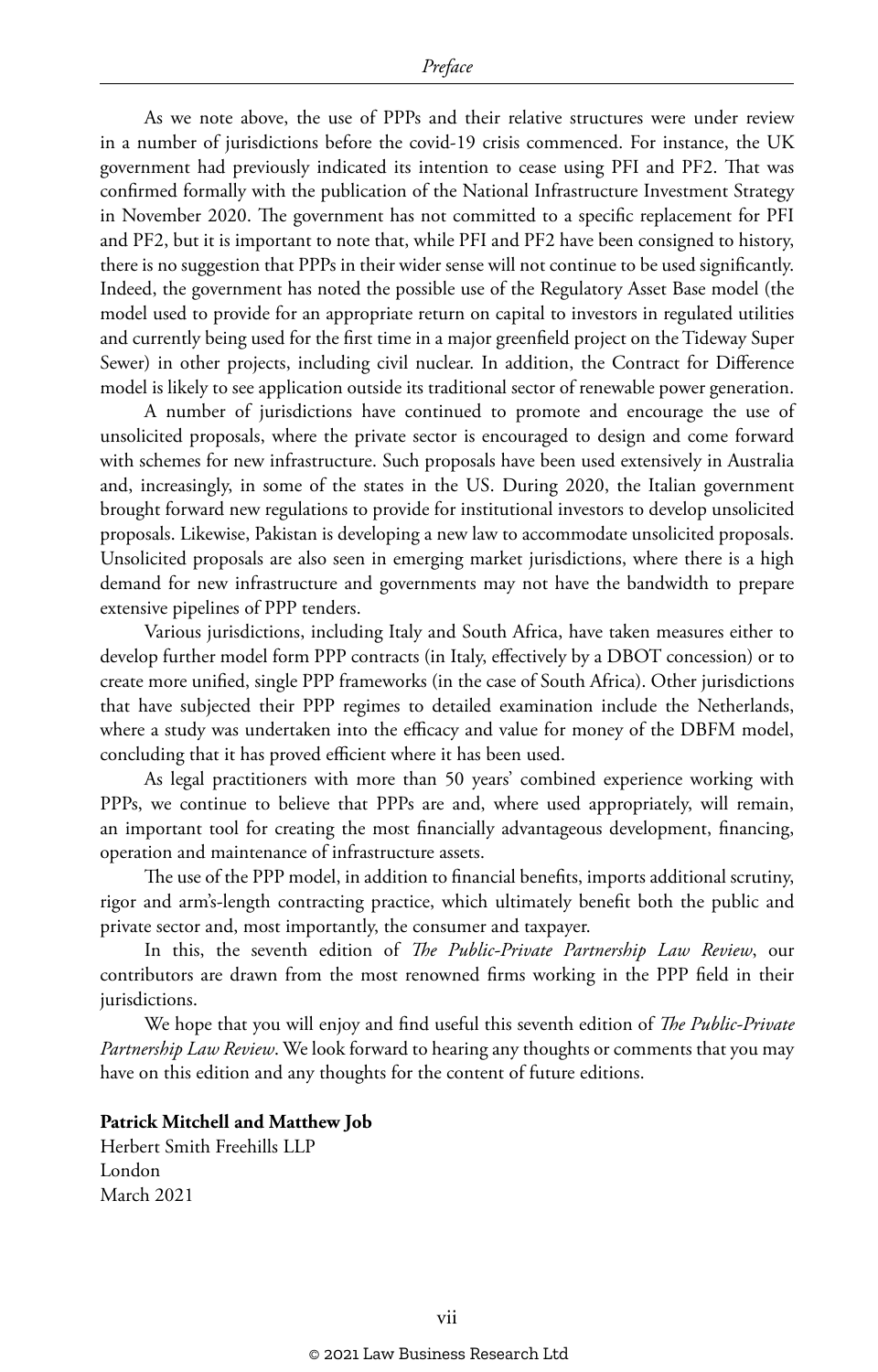## SPAIN

*Manuel Vélez Fraga and Ana María Sabiote Ortiz*<sup>1</sup>

#### **I OVERVIEW**

PPP projects are an opportunity to foster investment in public infrastructures as the financing is mainly assumed by the sponsor and the public expense is prorated along the project life. In short, PPP can help the authorities overcome short-term budget constraints by making the most of the PPP advantages available, such as whole-life cost management and payment tied to service delivery, not asset provision.

There is a general conviction that infrastructure development contributes towards economic growth, and privately financed PPPs could be an option to deliver key infrastructure as they limit short-term pressure on both debt and deficit.

According to a report by A T Kearney regarding priority areas for sustainable investment in infrastructures in Spain, the country is in a good position with regard to certain infrastructures (namely high-capacity roads, high-speed railways, airports and ports), but it has deficiencies in the maintenance of current infrastructures, the transport of goods, accessibility and urban mobility, as well as secondary nets. In its analysis, A T Kearney recommends investment in eight priority areas: water; energy; social care; transport; environment; IT; urbanism (smart cities, mobility and urban integration); and infrastructure maintenance. PPP schemes are a way of obtaining that investment in view of limited public funds. In February 2020, the European Commission urged Spain to comply with the requirements of the European legislation on the treatment of urban wastewater, which confirms that water infrastructure in Spain is still insufficient.

PPP projects continue to be an opportunity to foster investment in public infrastructures, especially after the covid-19 pandemic.

#### **II THE YEAR IN REVIEW**

Royal decree 463/2020, dated 14 March 2020, declared the first state of emergency to address the covid-19 health crisis in Spain. On its basis, a lockdown was approved and the hardest measures were adopted to deal with the infection. Currently, Spain is under a second state of emergency that shall be in force until 9 May 2021 (Royal Decree 926/2020, dated 25 October 2020, and subsequent extensions).

The covid-19 pandemic has considerably affected Spain and the Spanish economy. Its impact has been seen in public contracts, including PPPs, as in almost every other economic area. The government has enacted some regulations to deal with that impact on existing public

<sup>1</sup> Manuel Vélez Fraga is a partner and Ana María Sabiote Ortiz is an associate at Uría Menéndez.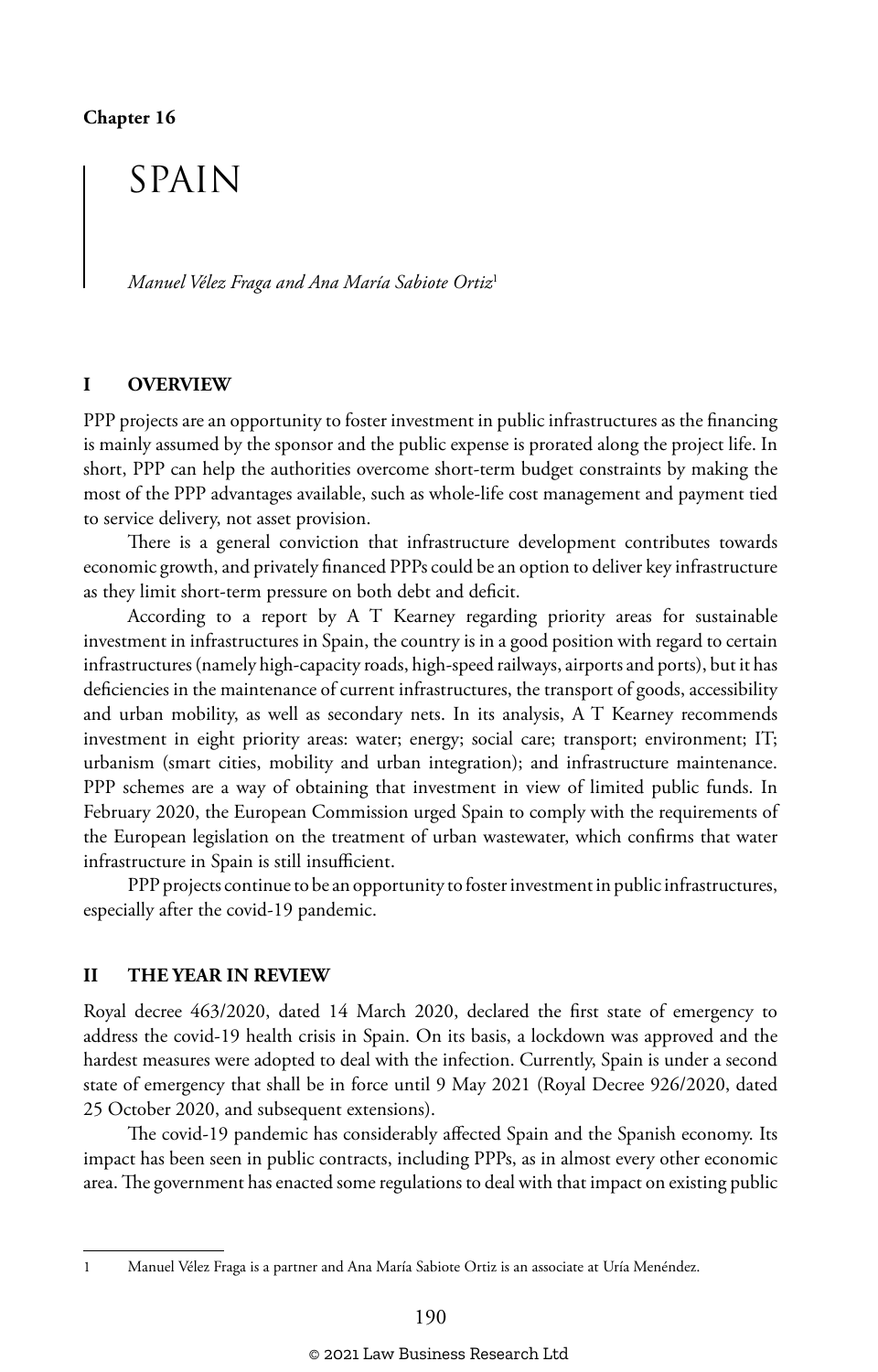contracts. Some measures were specifically addressed to PPP projects in order to provide some kind of compensation to certain PPP contractors affected by the pandemic and activity limits (road transport, for instance). Article 34 of Royal Decree-Law 8/2020 of 17 March on urgent and extraordinary measures to address the economic and social impact of covid-19 approved 'measures to ease the consequences of COVID-19 in public procurement matters'. Paragraph 4 of Article 34 regulates a rebalancing in existing PPP contracts, such as works and service concessions, provided the contracting body deems that contract performance is totally or partially impossible as a result of the pandemic. This provision is applicable only to effects arising from the pandemic. For other events, general regulations on rebalancing as foreseen in the contracts at stake apply. Royal Decree-Law 26/2020, dated 7 July 2020, on economy reactivation measures to address the impact of covid-19 includes the developing of the provisions of Article 34.4 of Royal Decree-Law 8/2020 on the extension of rebalancing.

In a nutshell, during 2020, in addition to measures to deal with covid-19's impact on existing public contracts, the number of new typical public contracts fell, and public procurement procedures were suspended during the first state of alarm (14 March to 21 June 2020). Emergency public contracts to deal with sanitary needs took place all throughout 2020 instead of ordinary public contracts to address general needs.

Despite the above, the outlook for 2021 appears encouraging for PPP. Public-private cooperation is foreseen as one of the most effective ways to foster the economy and to achieve environmental and digital objectives in Spain. The Spanish Parliament has enacted some amendments to the public sector contract law to ease the procurement rules. Most importantly, the government has approved Royal Decree-Law 36/2020 of 30 December 2020, establishing urgent measures to modernise the public administration and implement the government's recovery, transformation and resilience plan (RDL 36/2020).

RDL 36/2020 sets out the rules to distribute and manage projects that shall benefit from NextGenerationEU (a €750 billion temporary recovery instrument to help repair the immediate economic and social damage brought about by the coronavirus pandemic); namely, from the European Recovery and Resilience Facility (the centrepiece of NextGenerationEU with €672.5 billion in loans and grants available to support reforms and investments undertaken by European Union Member States).

Spain shall receive €140 billion to implement its national recovery and resilience plan from 2021 until 2026. The national plan is currently under preparation before being sent to the European Commission for approval. The plan must specify the kind of projects to benefit from the funds, with a focus on the digital and environmental transformation of the economy together with territorial, economic and social cohesion. Government ministries are currently gathering private initiatives that may serve as market surveys of the projects that may benefit from the funds. The main objective of the whole initiative is to boost private investment and strengthen the economy quickly.

PPP shall be a centrepiece of the national recovery and resilience plan and, in general, of public policy for the next few years. RDL 36/2020 has created a new mechanism for public-private cooperation called PERTE (Strategic Projects for the Economy Recovery and Transformation). The government shall approve these projects under certain flexible conditions set up in RDL 36/2020 provided they are projects with innovate components and are relevant enough to create employment, improve competence and boost the market. RDL 36/2020 includes some management and procedural rules for entering into public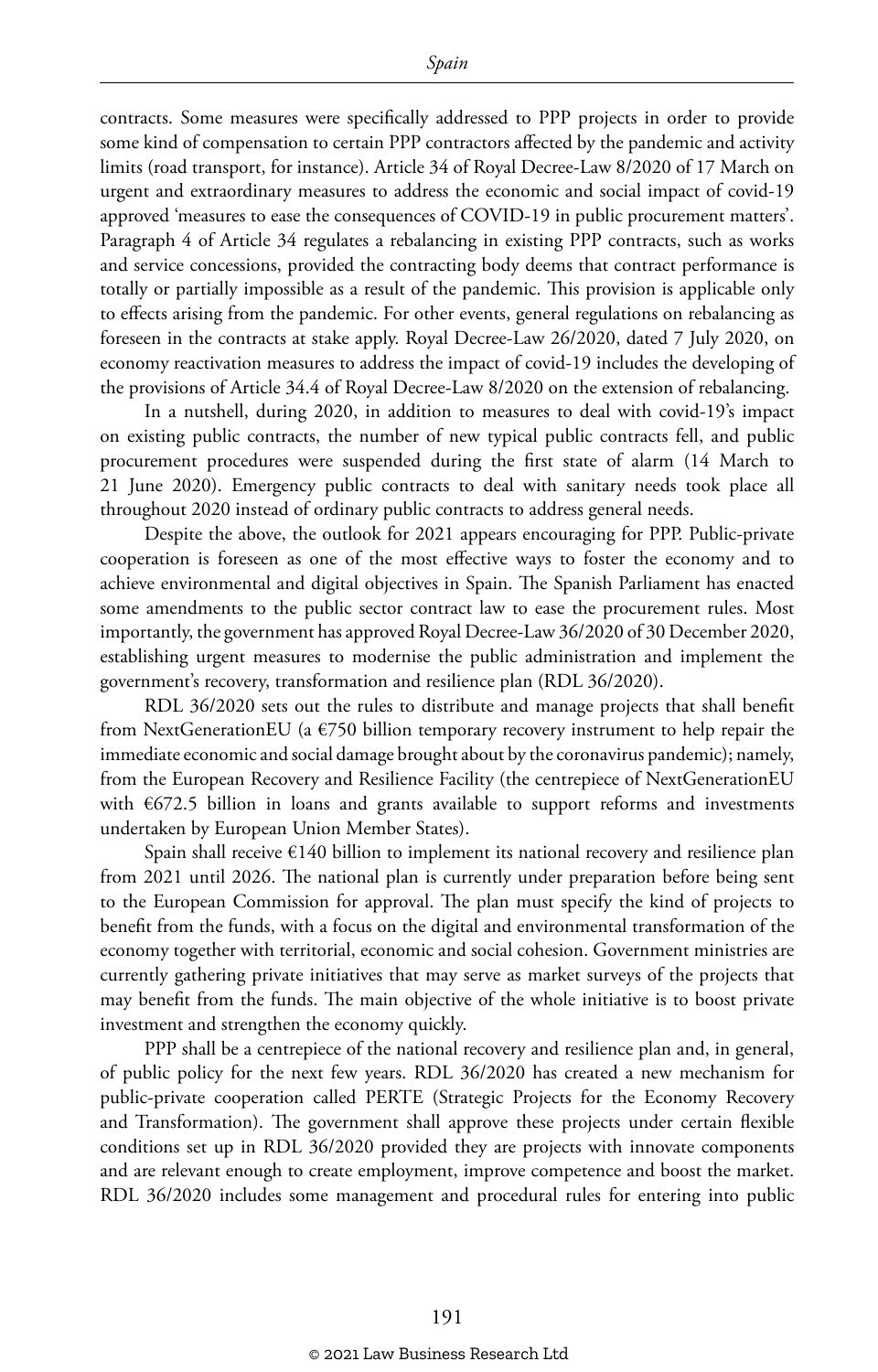contracts funded by the resilience facilities, and it foresees the incorporation of consortia and companies participated by both public and private parties. Works and service concessions may be directly awarded to public-private companies.

The wording of RDL 36/2020 proves PPP is conceived as a key instrument for the recovery. The main part of the funds must be implemented before 2023. Therefore, it is reasonable to expect a wide range of investment opportunities through PPP in the short term.

#### **III GENERAL FRAMEWORK**

#### **i Types of public-private partnership**

In the Spanish market, PPP is not a legal concept strictly speaking, but a type of public policy or management method that entails collaboration between a public entity and a private partner. This collaboration aims to implement, finance and manage public infrastructures in broad terms, including facilities, services and utilities. This clarification serves to avoid misidentifying PPP in general, with a specific and single contract form under the Spanish Public Procurement Law.

Under the Spanish Public Procurement Law in force until 9 March 2018,<sup>2</sup> there were three main types of PPP contracts: public works concession contracts; public service management contracts; and partnership agreements between the public and the private sector. The Spanish Public Procurement Law (Law 9/2017) in force since March 2018 changed this classification. Despite that, many PPP types of contract that were executed under the former legislation are still in force. Therefore, categories under the previous and current legislation must be considered.

#### *Public works concession contracts*

Traditionally, public works concession contracts are conceived under Spanish law as a contract under which the concessionaire develops a public works project and is remunerated for it through the right to operate the project (by collecting a fee or toll from users), at its own risk, during the term of the concession.

This type of contract keeps its main characteristics under the new Law on public sector contracts and is the most commonly used in practice for new categories of projects such as:

- *a* projects that require the involvement of the private contractor in defining the project;
- *b* projects in which the contractor does not manage the public infrastructure or facility directly for private individuals, but for the public entity, which uses the infrastructure as a physical base for the provision of public services to citizens, which are provided by the public authority itself (using its own resources); and
- *c* projects in which the contractor is not remunerated directly by users, but by the public entity (either based on the number of users using the infrastructure (payment for demand) or on the conditions under which it is made available to the public authority (payment for availability)).

<sup>2</sup> Namely, Royal Legislative Decree 3/2011 of 14 November approving the Consolidated Public Sector Contracts Law.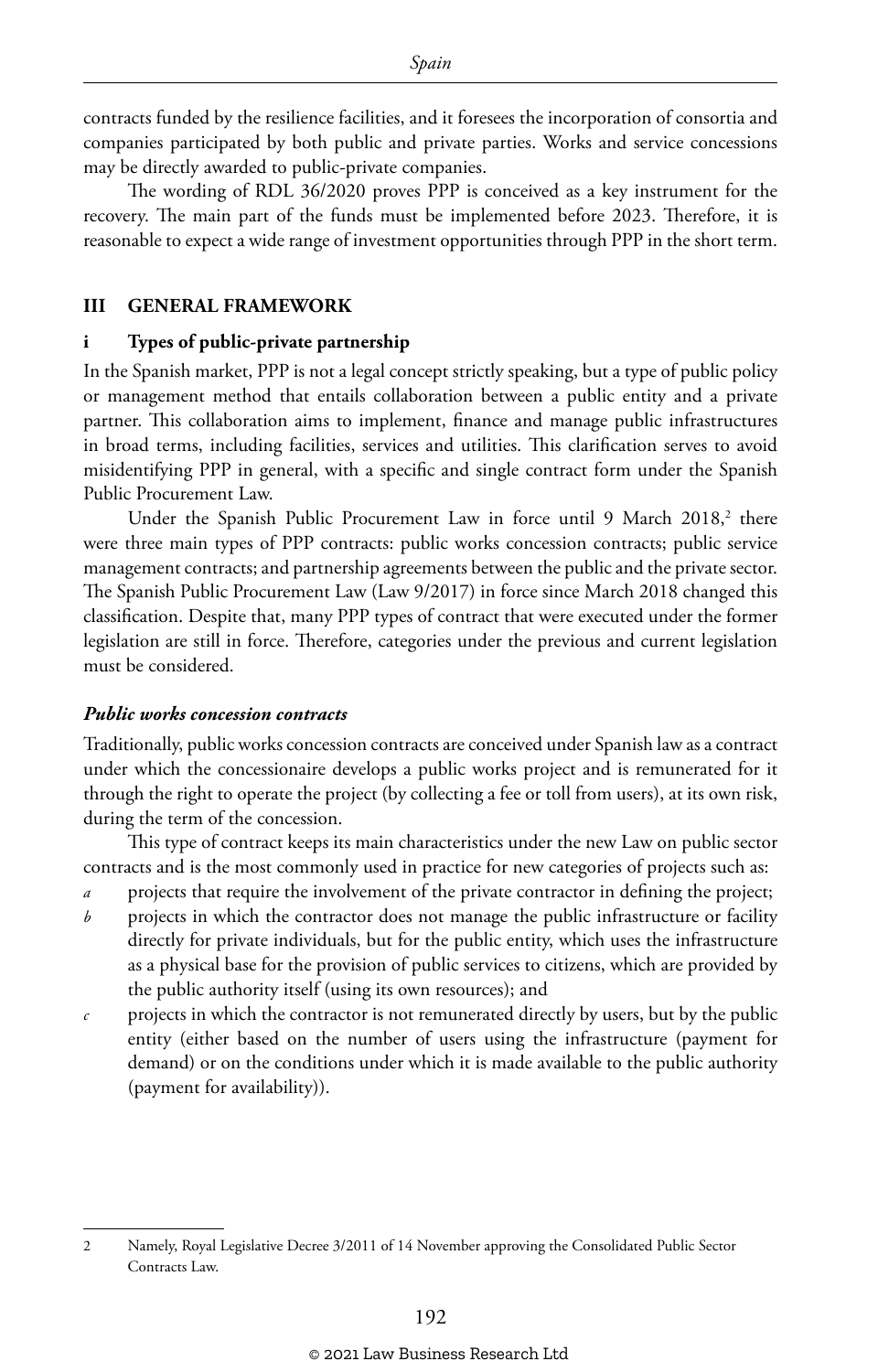This broad concept of public works concession is firmly accepted under Spanish law. Currently, public works concession contracts can be executed for the following reasons according to Spanish law:

- the concessionaire may also be in charge of preparing the relevant project on the basis of the preliminary plan or study approved by the contracting government department;
- *b* the purpose of the public works concession contract includes not only the construction of new infrastructure, but also the renovation and repair of existing constructions, as well as the preservation and maintenance of the constructed elements. This broadens the potential use of this contract, which can now cover not only new infrastructures but also the operation of existing ones that require a significant investment with regard to renovation or maintenance; and
- *c* they also include agreements under which the concessionaire uses the public infrastructure to make it available to the public entity (or to an indirect operator) so that it can use it to provide a public service. In this case, use consists of operating the infrastructure. The operation must be undertaken in accordance with its particular nature and purpose. Since the concession involves a public infrastructure, its nature determines that it must be established as an instrumental support to perform different activities and services of public interest, or for general use or enjoyment, in exchange for remuneration fixed through one of the mechanisms provided by law.

#### *Public service management contracts*

The public service management contract is an agreement under which the public entity entrusts a third party to manage a public service on its behalf.

The new Law on public sector contracts envisages important changes to the public service management contract, mainly to define the public concession as the contract where a service is provided to the contracting body or the citizens at the concessionaire's risk. Therefore, a concession contract exists even if the concessionaire does not render a service to the citizens but directly to the contracting body, provided the concessionaire assumes the risks arising from the contract.

Despite the changes in the Law currently in force, standard public service management contracts are still classified as follows mainly in the case of local entities:

- *a* Public service management concession. A contract under which the public authority responsible for a public service – awards the management of such service to a private entity to operate it at its own risk. The private entity may be paid by the users, the public entity or both.
- *b* Special agreement. This is another subcategory of the public service management contract. It is characterised by the fact that the public entity awards the management of the service to an individual or legal entity that already provides similar services to the relevant public service. It is common in the education and health sectors.
- *c* Public service management by a semi-public company. The semi-public company is a type of institutionalised PPP under which a company is incorporated through a contract between private and public capital, to then become a public contractor with the characteristic rights and obligations of a concessionaire. Semi-public companies have a long tradition under Spanish law in managing local public services.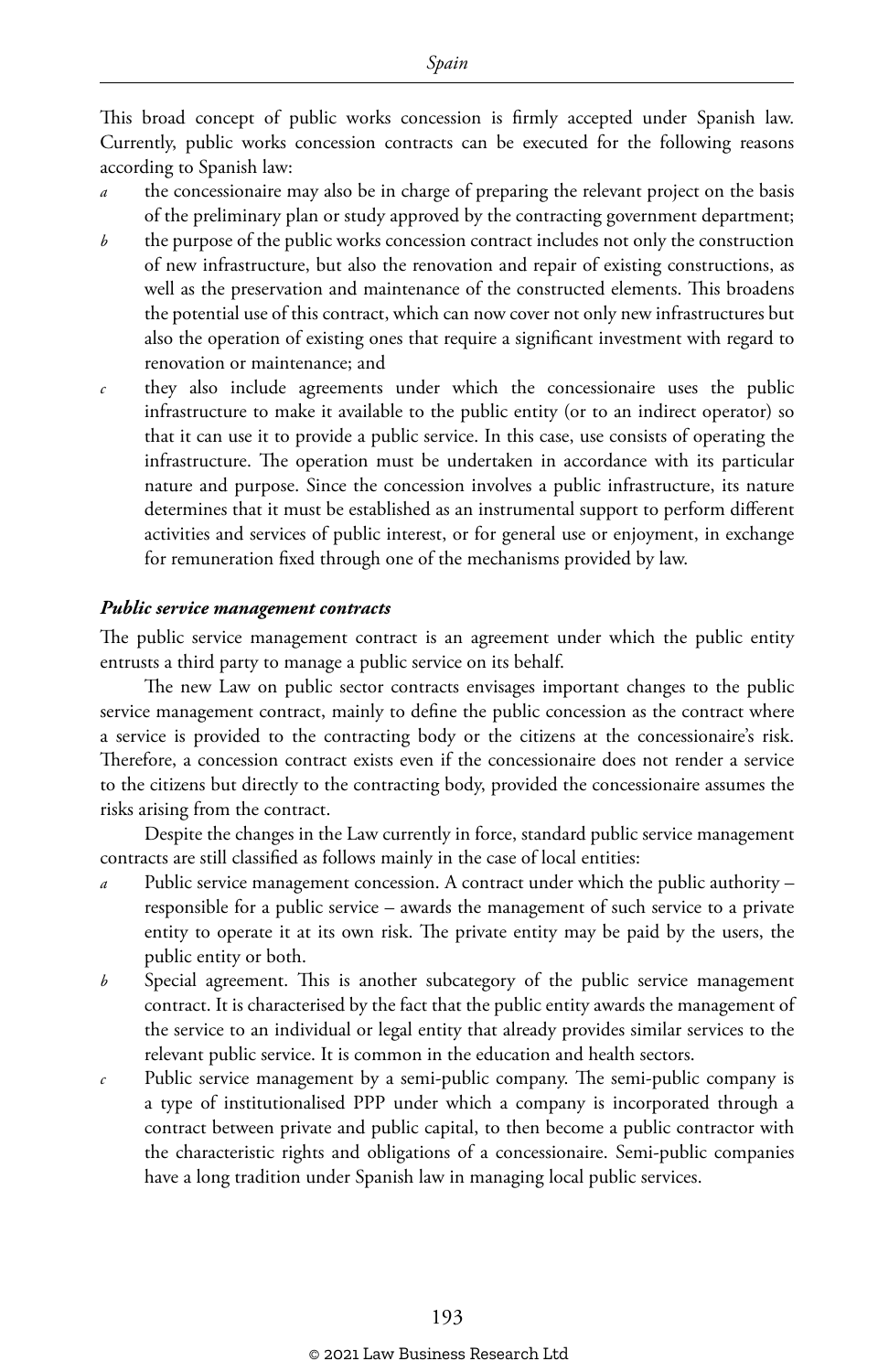*d* There is also a fourth subcategory of public service management contract under the Spanish Public Procurement Law: stakeholder management, under which the public entity and the company share the operating profits of the service in the proportion agreed in the contract.

These categories have been widely modified under the new Law, and only the service concession type of contract remains as a PPP scheme for public services. The special agreement, public service management by a semi-public company and stakeholder management disappear as general schemes (although the semi-public company can still be used by local entities under certain circumstances, and special agreements are still feasible under sectoral regulations). The service concession differentiates from the simple service contract in the risk assumed by the contractor. Whenever there is a transfer of the operation risk to the contractor, the Law considers it as a concession agreement. Regarding the contract, if there is not a transfer of risk, the contract will be considered a service agreement, not a concession one.

#### *Other types of partnership agreements between the public and the private sector*

As mentioned in Section II, RDL 36/2020, established to foster the economy after the covid-19 pandemic, created the PERTE as a project with participation from both public and private parties, funded by public bodies, or even executed by public-private companies or consortia, which give place to a wide bunch of public-private structures.

#### **ii The authorities**

Spain is a regional state, which means it is a decentralised state formed of 17 regions with their own regional authorities. In addition to the national and regional governments, the Spanish Constitution gives local authorities some administrative authority.

Therefore, Spanish authorities are mainly arranged at three institutional levels: the national government and its corresponding public entities, regional governments and their corresponding public entities, and local governments and their corresponding public entities.

The three levels have different but concurrent and coordinated powers. Each authority level can exercise these powers through PPP projects. For instance, the national government has authority over transport and can exercise its powers through PPP on transport infrastructures. Regional governments have authority over health and social care and may develop hospital infrastructures through PPP. Local governments have authority over local services such as water and waste collection, and may implement these services through PPP projects.

Any department of public authority on one of these three levels may enter into PPP contracts in their specific field. For instance, the Environment Department may call a procedure for the construction of water infrastructures under a PPP project. However, at the national level, there are two main ministries involved in PPP projects: the Ministry of Infrastructure, as it has authority over all transport involving public works; and the Ministry of Finance and Public Administration, which administers the state budget and expenses – an important role because of public debt restrictions – and analyses the impact of PPP projects on public accounting.

There is currently no specific authority in charge of PPP projects in Spain. The last regulations on public contracts have incorporated the Independent Office for Regulating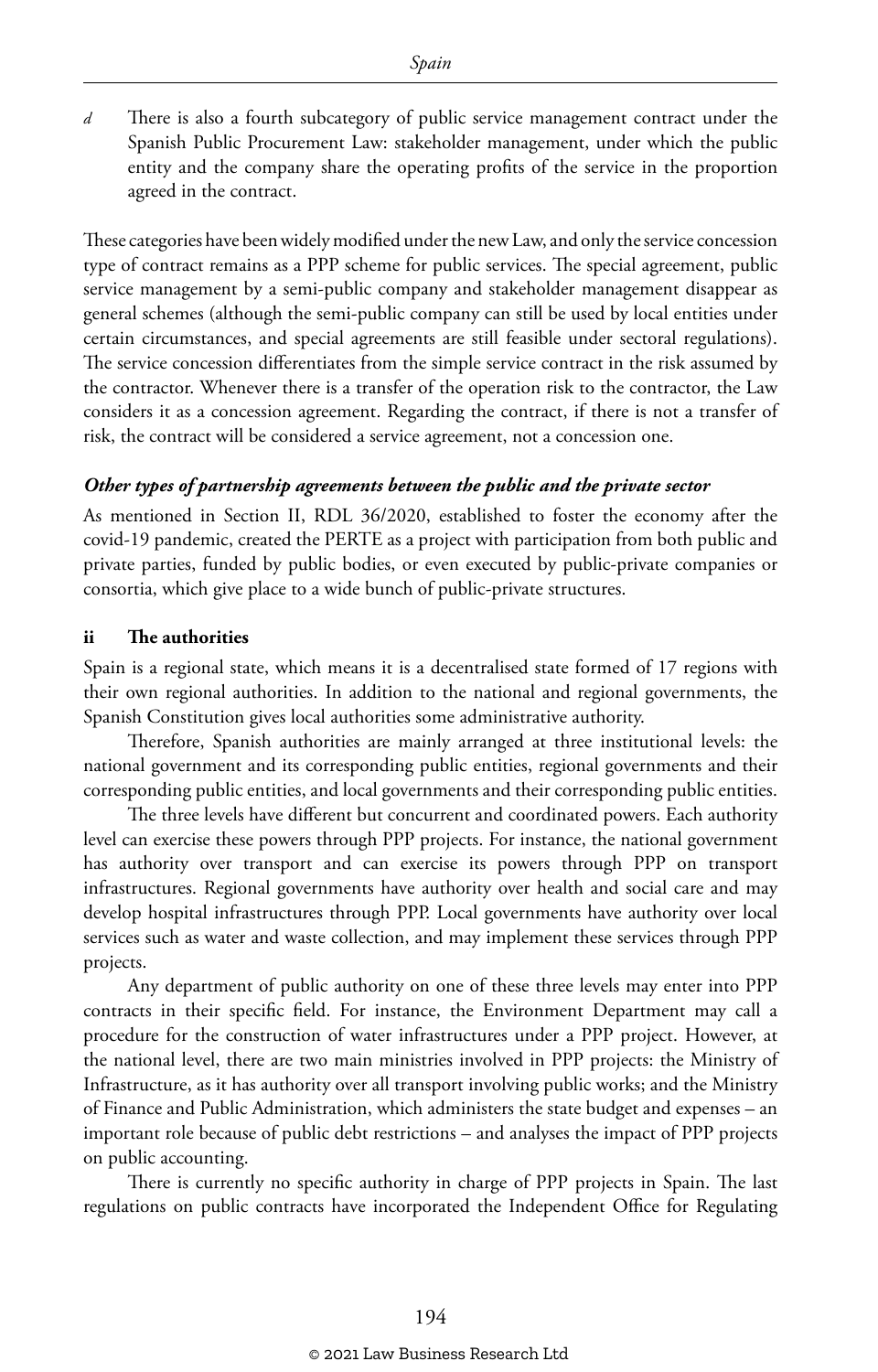and Supervising Procurement and the National Evaluation Office. Both new public offices address the issue of improving the quality of the investments made by public authorities, and best practices in public contracts.

The National Evaluation Office assesses the feasibility of public projects under public contracts, taking into account the rules governing budgetary balance. The National Evaluation Office may also assist regional and local governments.

According to its regulations, the Independent Office for Regulating and Supervising Procurement has a specific section for concession contracts and it is entitled to approve studies and guides for this type of contract to promote good practices in them. Concessions are the most typical contracts to undertake PPP in Spain. For the time being, this new Office for Regulating and Supervising Procurement has not published any study or guide on concessions or PPP in general. On 17 December 2020, the Office published its second Annual Public Procurement Supervision Report in relation to 2019.<sup>3</sup>

During 2020, the Independent Office for Regulating and Supervising Procurement published several reports on the use of emergency procedures to contract under the state of emergency, keeping a close eye on the abuse of emergency procedures and providing for some recommendations. The Office has also published dynamic reports to systematise covid-19 regulations that had to do with public contracts, and some guidelines to reactive public procurements suspended during the hardest phase of the pandemic.

Apart from the national, regional and local authorities, there are other public entities mainly governed by private law, such as the Railway Infrastructure Administrator or the Port Authorities. These entities often enter into contracts to construct and operate public infrastructures and facilities that include some of the characteristics set out for the types of PPP contracts described in Section III.i. However, although their names and legal frameworks may coincide, totally or in part, with the provisions for PPP contracts governed by the Public Procurement Law and the new Law on public sector contracts, the effects and termination of these contracts are governed by private law. The general regime for PPP described in this chapter only applies to contracts entered into by other public entities when such entities so decide in the contract in question.

#### **iii General requirements for PPP contracts**

Public authorities must meet a series of internal requirements and approvals to enter into a specific PPP contract. Mainly, public authorities must evidence the need for which the PPP is to be executed and prove the advantages of using a PPP contract to cover that need over other types of contracts, or over the public authority implementing it directly. In addition, the public entity must make sure that there are sufficient funds to pay for the PPP contract before calling a public tender under a specific procedure. Likewise, the new National Evaluation Office must analyse the financial sustainability of the public works and public service, for example, whenever the price will be assumed totally or partially by the contracting authorities, not by the users.

In addition, prior to calling the public tender, the contracting authority must undertake to carry out a feasibility study that analyses the economic–financial basis for the contract. This study must provide an estimate of use demands and profitability of the contract, operational

<sup>3</sup> Spain's 2020 Annual Public Procurement Oversight Report (hacienda.gob.es).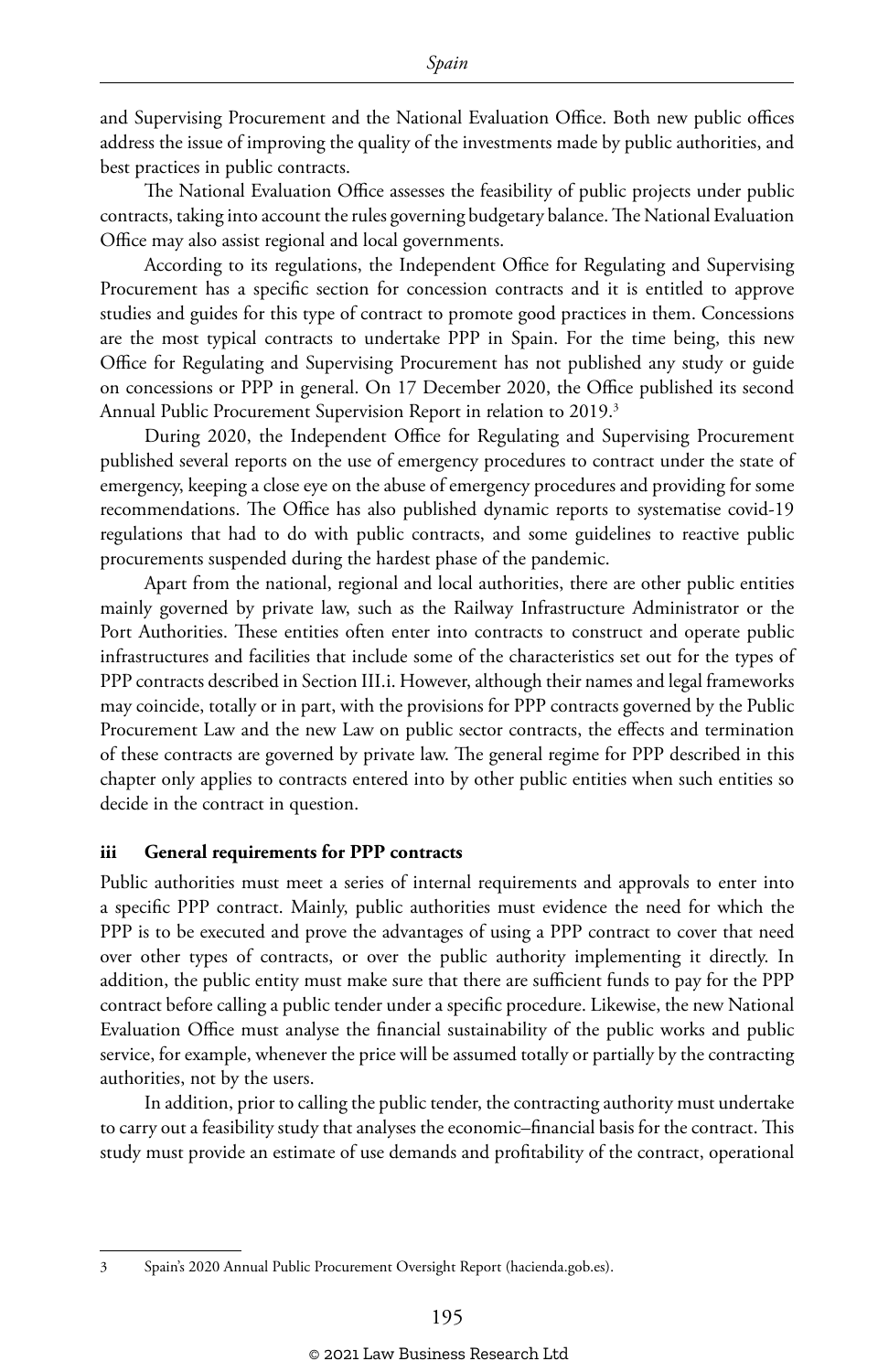and technological risks in the construction and operation phases, as well as an estimate of investment costs and the potential financing system to perform the work. This feasibility study constitutes the value-for-money assessment by the public authority.

Once the feasibility study has been prepared, and at all times prior to calling the public tender, the contracting authority must prepare the administrative and technical bidding terms that will govern the relationship with the awardee. These terms must be approved by the legal and technical advisers of the contracting body.

Once the internal requirements have been met and the bidding terms have been approved, the public entity can start the tender procedure.

Public works and public service concessions are subject to temporal limits established by law. Therefore, the term of the contract must be justified in the contract itself, taking into account the need to be satisfied and the recovery of the investment, but at all times in accordance with statutory limits, which, under the new Law on public sector contracts are:

- *a* 40 years for public work concessions and for service concessions that include works;
- *b* 25 years for service concessions not including health services; or
- *c* 10 years if the service concession refers to healthcare services with no construction works.

In principle, there are no other general restrictions on the use of PPP to cover a public need. In any case, services that involve exercising public powers cannot be managed by third parties and therefore cannot be entrusted to a contractor through a PPP project. They must be exercised by the public authority directly.

RDL 36/2020 intends to simplify some of the legal requirements to approve a PPP contract when the PPP is funded by NextGenerationEU funds. Contracts under RDL 36/2020 benefit from urgent procedures and some budget simplifications.

#### **IV BIDDING AND AWARD PROCEDURE**

The Public Procurement Law mainly regulates four types of procedures to select and award the public contracts included under the PPP category (see Section III.i): open procedure, restricted procedure, negotiated procedure (with and without publicity) and competitive dialogue. The Public Procurement Law currently in force rules an additional procedure (association for innovation) that can be used when intellectual rights are an important part of the contract.

The open and restricted procedures are called ordinary procedures because they can generally be used by the contracting authorities. Negotiated and competitive dialogue as well as association for innovation procedures can only be used under certain circumstances, such as if the matter is especially complex, in the case of competitive dialogue, or if the preliminary open or restricted procedure has been declared null, in the case of a negotiated procedure.

In practice, the two main PPP contracts (public works and public service concessions) are awarded through open procedures, and rarely through restricted procedures. The preference for open procedures is because of the restrictions existing for using other procedures, the higher complexity of the other procedures and the aim of allowing as many participants as possible.

The open procedure results in mainly standardised PPP contracts, as the rights and obligations under the contract are mainly governed by standardised administrative and bidding terms. The bidding terms are not negotiable so they cannot be modified by the tenderers.

#### © 2021 Law Business Research Ltd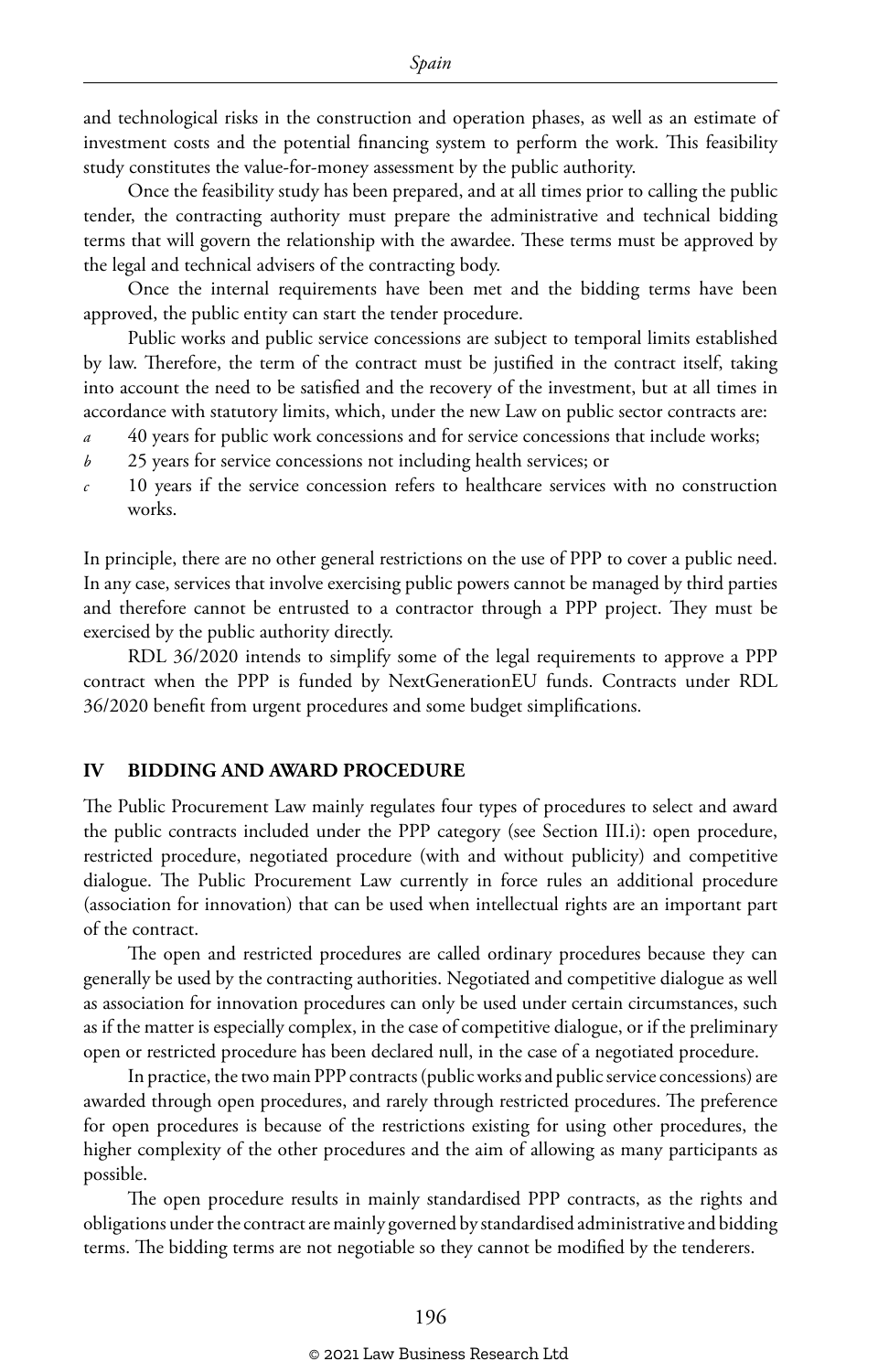Our observations in the following subsections refer to the two most commonly used procedures (open and restricted) in PPP contracting in Spain.

Additionally, rules in RDL 36/2020 for the PPP funded by NextGenerationEU must be taken into account. For instance, participation in a PERTE (the main type of project to drive recovery funds after the covid-19 pandemic) requires enrolment in a specific registry under the terms that shall be defined in a royal decree pending approval, and there may be ad hoc standard bidding terms for contracts under RDL 36/2020.

#### **i Expressions of interest**

The Public Procurement Law does not rule a specific procedure for the awarding body to request information from interested parties. However, this request and assessment of interest could be channelled through the public hearings in preparing the PPP contract: in particular, the public hearing of the feasibility study, which must last a minimum of one month, and the public hearing that may take place in certain complex public projects regarding the construction project. Under Article 115 of the Law on public sector contracts, the contracting authorities may undertake market studies and consultancies to the operators to define correctly the necessities to be covered in the future contract and inform the operators of the future contracting plans and the requirements to be complied with. The Law does not prevent public entities from organising other hearings or consultations to obtain feedback from the market before calling a public tender.

Additionally, according to Spanish law, private third parties may submit feasibility studies on themselves to invite the public entity to cover a specific need through a public concession. Once the feasibility study has been submitted, the authority decides whether to proceed. If a public tender is called following a feasibility study, and the contract is awarded to another private party, the promoter of the feasibility study must be compensated for the expenses it incurred to promote such study plus 5 per cent. Despite this legal provision, private initiatives in submitting feasibility studies have been practically non-existent in Spain. The new Law on public sector contracts adds that the promoter will obtain five extra points during the awarding procedure. If the promoter is not finally the awardee, the general compensation applies.

#### **ii Requests for proposals and unsolicited proposals**

Once the public entities approve the file to enter into a specific PPP, they can launch the public tender procedure. The procedure starts with an advertisement in the Official State Gazette and the Official Journal of the European Union, or in the Official Gazette of the autonomous community or municipality in question. This advertisement is particularly important because it is the start of the term to submit offers.

Under the open procedure, any third party may submit an offer. Submitting an offer implies the unconditional acceptance of the bidding terms, and the terms of the contract cannot be negotiated.

Between the call and the submission of offers, any interested party may request clarifications from the awarding authority. The queries made and answers provided during this phase must be generally available to all interested parties.

Unlike the open procedure, the restricted procedure is structured in two phases, during which a shortlist of offers is made. The existence of a preliminary selection phase means that, when preparing the contract (before its tendering), the contracting body defines the objective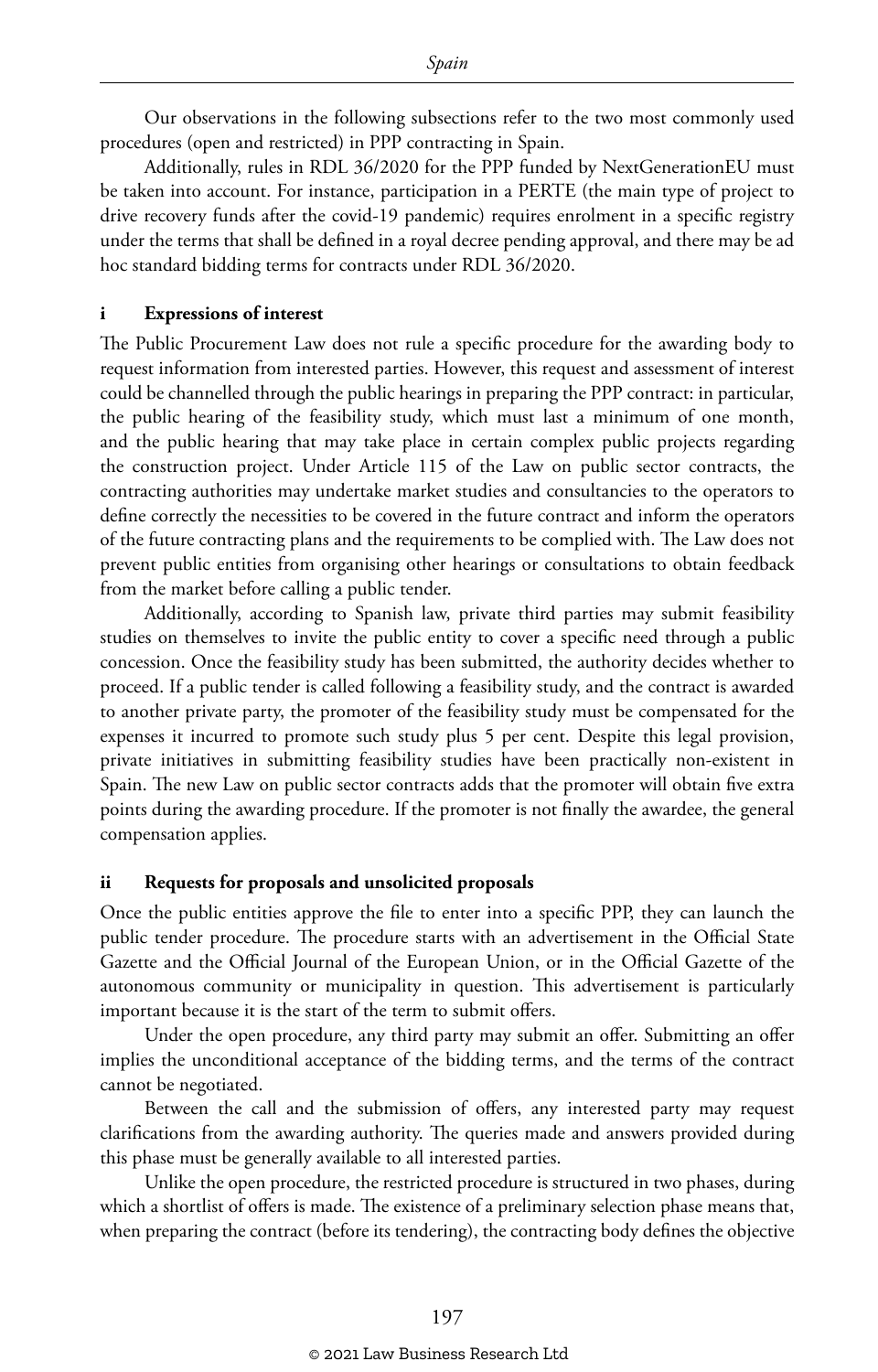criteria of solvency in accordance with which it will choose the candidates (generally no fewer than five) that it will invite to submit proposals. These criteria are available from the moment the tender is announced. Only the pre-selected candidates may submit proposals.

#### **iii Assessment of the offer and granting of the award**

Beyond the preliminary contract preparation phase during which the content of the contract is defined, its content cannot be altered or specified by negotiation under either the open procedure or the restricted procedure. Submitting a proposal entails that the tenderer accepts the bidding terms in full.

Once the proposals have been filed, both the Public Procurement Law and the new Law on public sector contracts establish the procedure to open and analyse the proposals under transparency and parity criteria. The awarding criteria in PPP projects usually include both economic and technical assessments and must be previously defined in the bidding terms in accordance with the purpose of the contract. The criteria that cannot be assessed using an automatic formula will be scored before those subject to automatic criteria to ensure parity.

The contract will be awarded to the bidder with the highest score, and will come into force once both parties enter into the formal agreement. This formal agreement is usually short and merely restates the main obligations that are defined in the bidding terms and the bidder's proposal.

#### **V THE CONTRACT**

#### **i Payment**

The standard two methods of payment are suitable for PPP projects: by the contracting authority itself or by the users. However, payment can also be a combination of both methods. Therefore, the difference between the types of PPP contracts does not depend on who pays for the service provided by the sponsor. Direct payment by the users is usually regulated and capped by the contracting authority.

Likewise, payments made by the public entity may depend on the demand or level of use of the infrastructures (as in the case of shadow tolls), or on the availability of the infrastructure for the public entity measured in view of certain service standards or indicators.

There has been some debate over whether payment based on the availability of the public infrastructure to the public entity (payment for availability) is compatible with the existence of a risk for the concessionaire. Whenever the formulas for availability are defined in a clearly aggressive way to ensure that the concessionaire actually assumes the effects of inadequate performance of the contract, it can be said that the concessionaire assumes a real risk.

In practice, the misgivings regarding payment for availability have been precisely owing to the establishment of insufficiently sensitive parameters of availability, which, as a result, significantly reduce the risk for the concessionaire.

The remuneration resulting from the operation of the infrastructure may be accompanied by a price paid by the public entity, and by other public contributions to the construction and operation of the infrastructure, making the system of concessionaire remuneration quite flexible.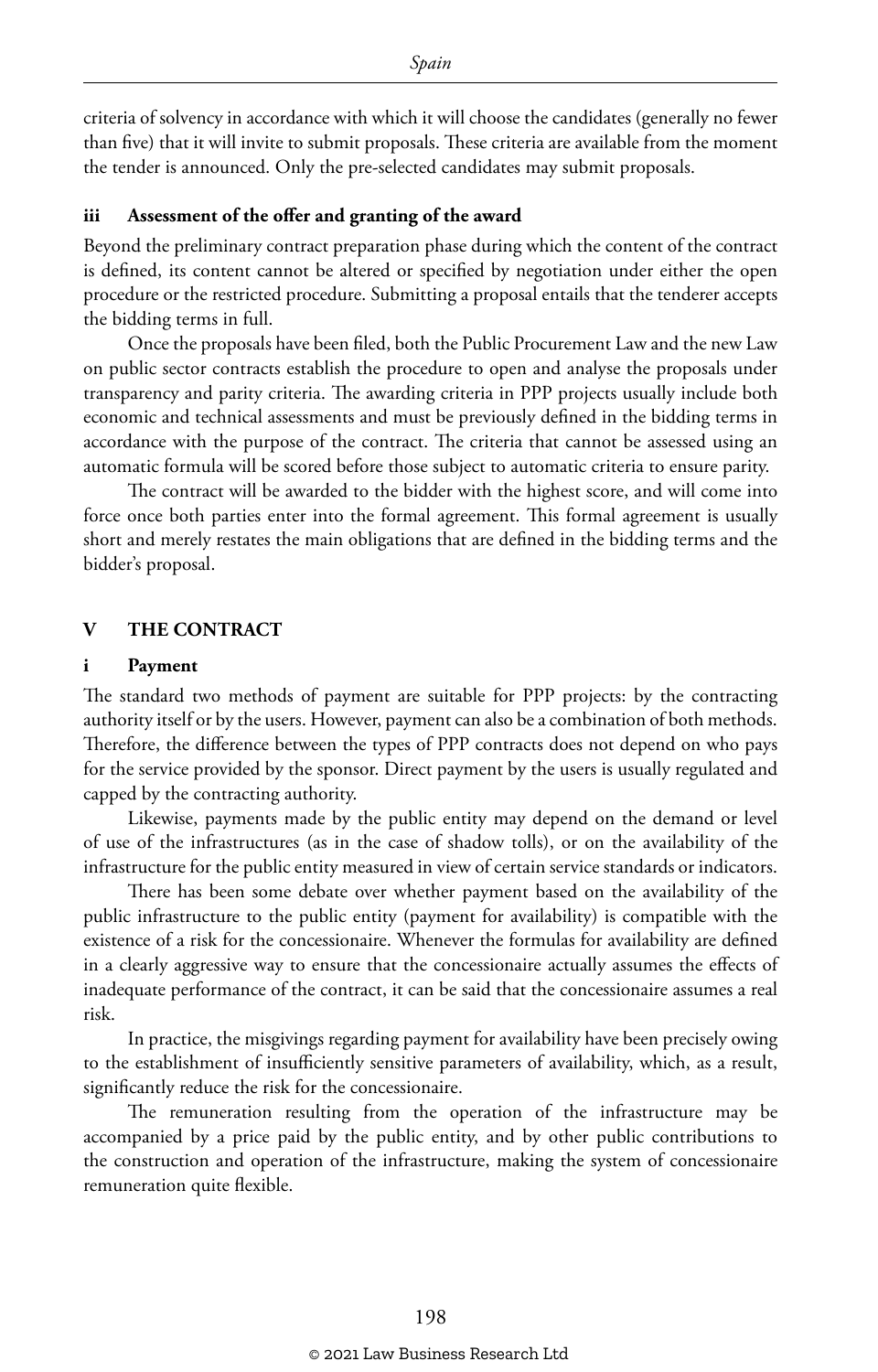#### **ii State guarantees**

Traditionally, public entities have been considered trustworthy and guarantees have not been required to secure payment. Because of the recent economic crisis, some public entities have had payment problems. This situation has been addressed by tightening the regulations to control public expenses and investments. Likewise, the state has implemented measures to support regional and local authorities in their obligations, but the Public Procurement Law has not been modified to introduce a scheme of guarantees to ensure payments by public contractors. The amendments have focused on a stricter control of the existence of funds and the economic feasibility of the contract before it is executed.

In connection with the above, the Public Procurement Law has been amended to introduce the following limits to public contributions and securities:

- *a* public contributions and any type of security, guarantee and other measures to finance the project must necessarily be stipulated in the bidding terms and their amount must be determined in the award procedure. This amendment does away with the possibility of contributions being made at the end of the concession and the contribution being increased after the award resolution;
- *b* bidders will determine the exact amount of public contributions in their offers within the maximums established in the bidding terms; and
- *c* the bidding terms must state any reduction of the public contributions as an evaluation criterion for awarding the contract.

#### **iii Distribution of risk**

A key element in public concessions is the construction and operation of infrastructures by the concessionaire at its own risk. According to this principle, the concessionaire must assume the consequences, in financial terms, that may arise from performing the contract.

Under Spanish law, the principle that the contractor assumes its own risk is compatible with the guarantee to restore the financial–economic balance when the contract's economic imbalance is caused by the public authorities, either by exercising their prerogative to modify the contract, or because of decisions of the contracting administration or other public authorities (including regulatory risk in general).

The risk principle is also compatible with restoring the concession's economic balance when that balance is disrupted by risks unrelated to actions not only of the concessionaire, but also of the public authorities. This is the case in force majeure and unexpected risk events. Both the Public Procurement Law and the new Law on public sector contracts expressly regulate the former. If force majeure has a significant disruptive effect on the economic side of the contract, it gives rise to a right to restore its economic balance and, if the contract can no longer be performed, to its termination in such a way that the recovery of the concessionaire's investment is guaranteed. However, the concept of force majeure under Spanish law is applied very restrictively and has traditionally been complemented with the concept of unexpected risk. Under unexpected risk, economic imbalances arising during the performance of a contract as a result of the emergence of a risk that could not have been foreseen when the contract was executed can be corrected. This is the case if the risk in question significantly disrupts the conditions to perform the contract, to the extent that providing the agreed service has become much more burdensome than anticipated for one of the parties. Although the doctrine of unexpected risk is currently quite prevalent, it is not actually referred to in legislation.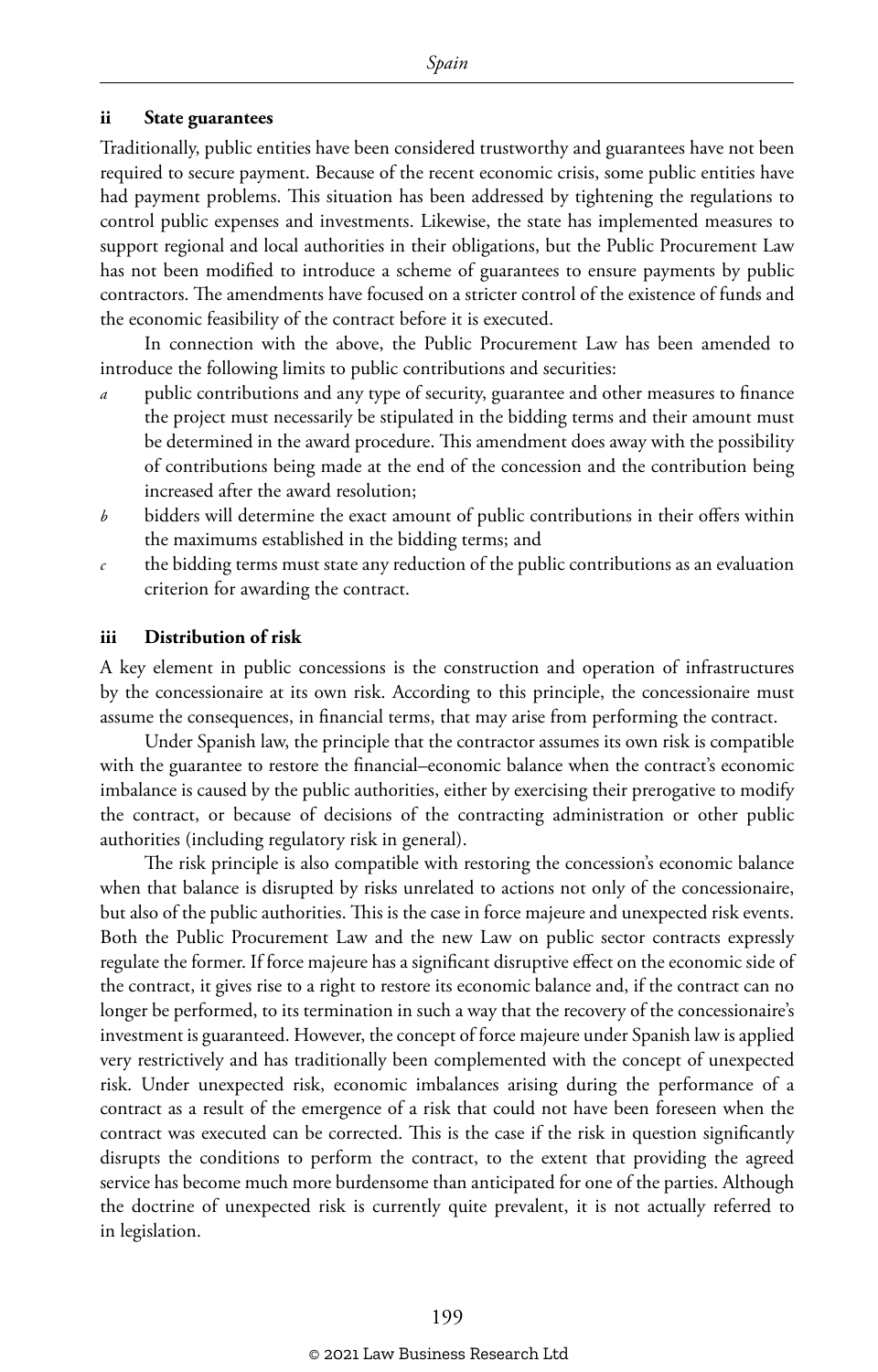In addition to those described above, there is another group of risks that must be determined in the bidding terms as it is not established by either legislation or case law.

In the specific case of financing, the risk known as financial closure risk is particularly important. This risk is assumed by the concessionaire and worsens in times of credit market crisis.

Financial closure risk can be defined as the fluctuation in the cost of financing required by the concessionaire to perform the contract, from the time the bid is awarded to the time when the financing is definitively confirmed after being awarded the contract. Generally, unless the bidding terms state otherwise, the tenderers assume the financial closure risk in such a way that any differences between the financing conditions foreseen when the bid is submitted and the conditions secured when the financing is finalised after the contract is awarded are assumed by the tenderer, who is not allowed to pass on a higher financing cost than that offered in the financial–economic plan. In practice, the tenderers have attempted to cover this risk by negotiating derivatives of the main financing contract to cover exchange and interest rates. However, the coverage only comes into effect once the contract is awarded, and thus, until then, the risk continues to be assumed entirely by the tenderer.

#### **iv Adjustment and revision**

Public authorities have special prerogatives over the contractor, basically consisting of the power to:

- *a* construe the terms and conditions of the contract;
- *b* unilaterally modify the contract for public interest reasons;
- *c* impose penalties; and
- *d* unilaterally terminate the contract under certain circumstances set out by law and in the contract, and establish the effects of this termination.

Therefore, according to these prerogatives, the contracting authority will retain its right to modify aspects of the contract for new and compelling public interest reasons, provided that the contractor is paid compensation. This legal prerogative can be challenged in court when it does not fulfil the relevant mandatory provisions.

The grantor modifying the concession is one of the events that triggers the contractor's right to rebalance the financial terms of a contract, provided that the amendment affects the economic balance of the contract when it was awarded to the detriment of the concessionaire (beyond a mere reduction in the expected profits). The concessionaire can request the grantor to rebalance the financial situation by evidencing the unbalancing event and its actual effects on the existing financial plan approved as part of the contract. The rebalancing can be implemented by modifying any financial condition of the contract. The terms of the tender may limit when this financial rebalancing can be done.

The compensation to the concessionaire must be paid within the term set out in the bidding terms, which must not exceed the maximum legal term established by law, which is currently 30 days following the grantor's approval of the service rendered. Late payment triggers default interest. When late payment exceeds a joint period, the contractor may suspend the contract, or even request its termination as explained in Section V.vi.

The review or update of the compensation under public contracts also depend on the bidding terms that cannot be contrary to the legal requirements. The review of the price in public contracts has recently been modified by Law 2/2015 of 30 March and further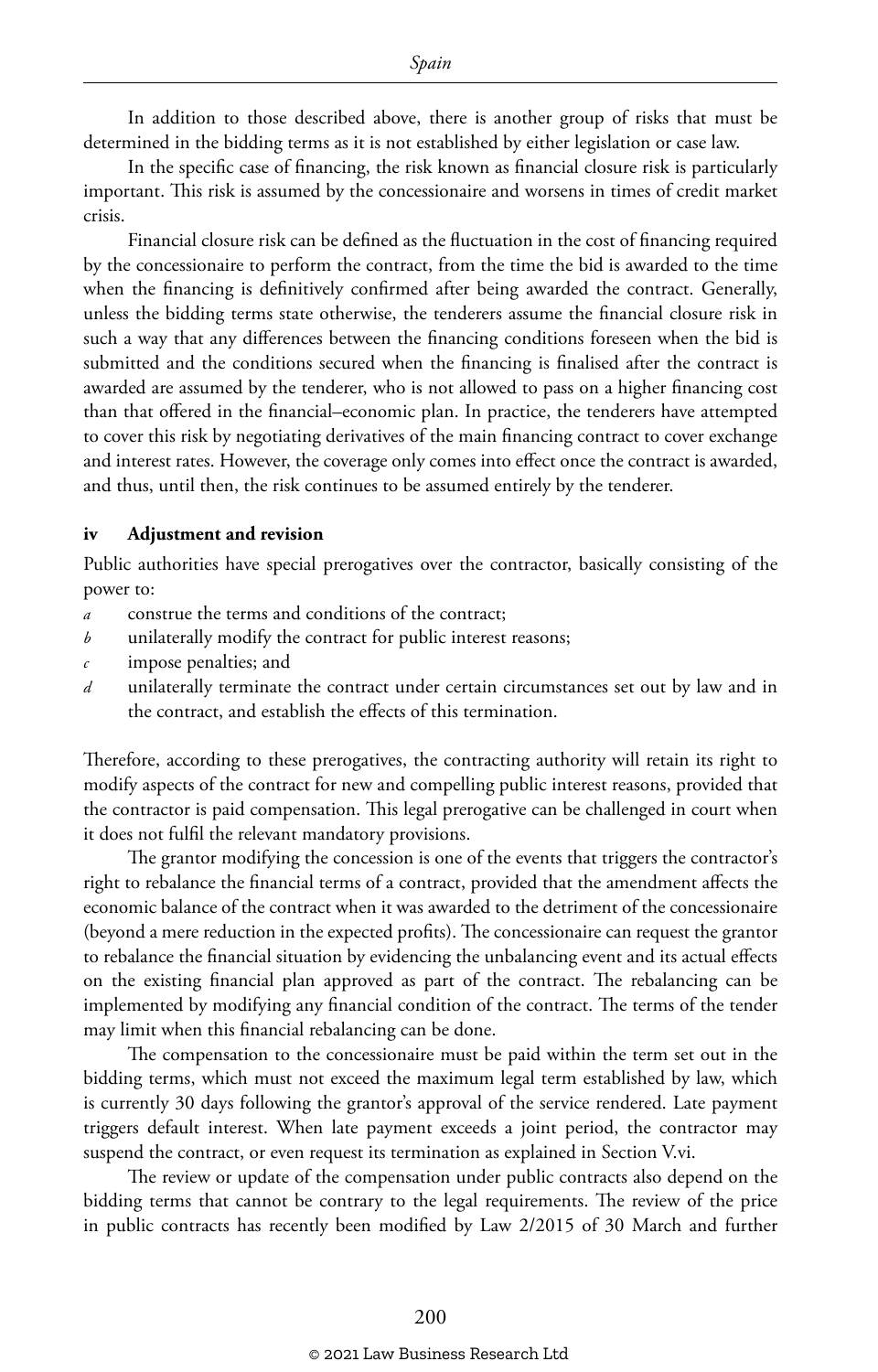implemented for public contracts by Royal Decree 55/2017 of 3 February. Under these new regulations, the review can only take place when the investment return exceeds five years, and subject to the strict conditions set out in the regulations.

#### **v Ownership of underlying assets**

Assets in PPP contracts are owned by the public authority. Because of its connection to a public work or service, the public entity does not lose its right *in rem* over the assets during the contract, but the concessionaire is empowered to use them for the proper rendering of the service or the operation of the public works. At the end of concession contracts, the facilities must be returned to the grantor in adequate working condition to continue providing the services. To this end, the grantor may inspect the facilities to make sure that the grantor is complying with its obligations under the contracts.

Empowerment to use the assets to properly render the service or operation of the public works implies that the contractor can dispose of the assets with the assistance of the public entity, when necessary, to that end, and that the contractor may mortgage the concession itself in accordance with the mortgage legislation, and with the prior authorisation of the contracting authority. The mortgage cannot be used to secure obligations under contracts other than the relevant PPP.

According to both the Public Procurement Law and the new Law on public sector contracts, the contract itself cannot be assigned without the grantor's prior authorisation. Spanish public procurement law has traditionally regulated the assignment of the contract. When the contract is silent, the transfer of the contractor's shares does not require the grantor's prior authorisation, except when the transfer may be considered equivalent to assigning the contract. Transferring shares may be considered an assignment when it only relates to a company whose sole object is to operate public concessions and the transfer of shares entails a change in the person who controls the holder of the concession.

#### **vi Early termination**

The public authority can terminate the concession early under certain circumstances set out by law and in the contract, and establish the effects of this termination. The effects (compensation) of early termination vary depending on the specific termination event.

The Public Procurement Law and the new Law on public sector contracts establish the following main early termination events for public concessions:

- *a* the concessionaire loses its legal personality;
- *b* the contractor enters into a creditors' agreement or files for insolvency;
- foreclosing the concession mortgage is unfeasible;
- *d* mutual agreement between the public authority and the contractor;
- *e* the concession has been seized by the authority for longer than the agreed maximum term;
- *f* payment delays by the public authority for over six months;
- *g* the contract is revoked by the public authorities at their discretion (this unilateral termination is not connected to the concessionaire's management);
- *h* the exploitation of the public infrastructure or the public service is cancelled for public interest reasons;
- *i* the infrastructure cannot be operated because of the contracting authority's decisions after the contract was executed; or
- *j* the concessionaire fails to comply with essential contractual obligations.

#### © 2021 Law Business Research Ltd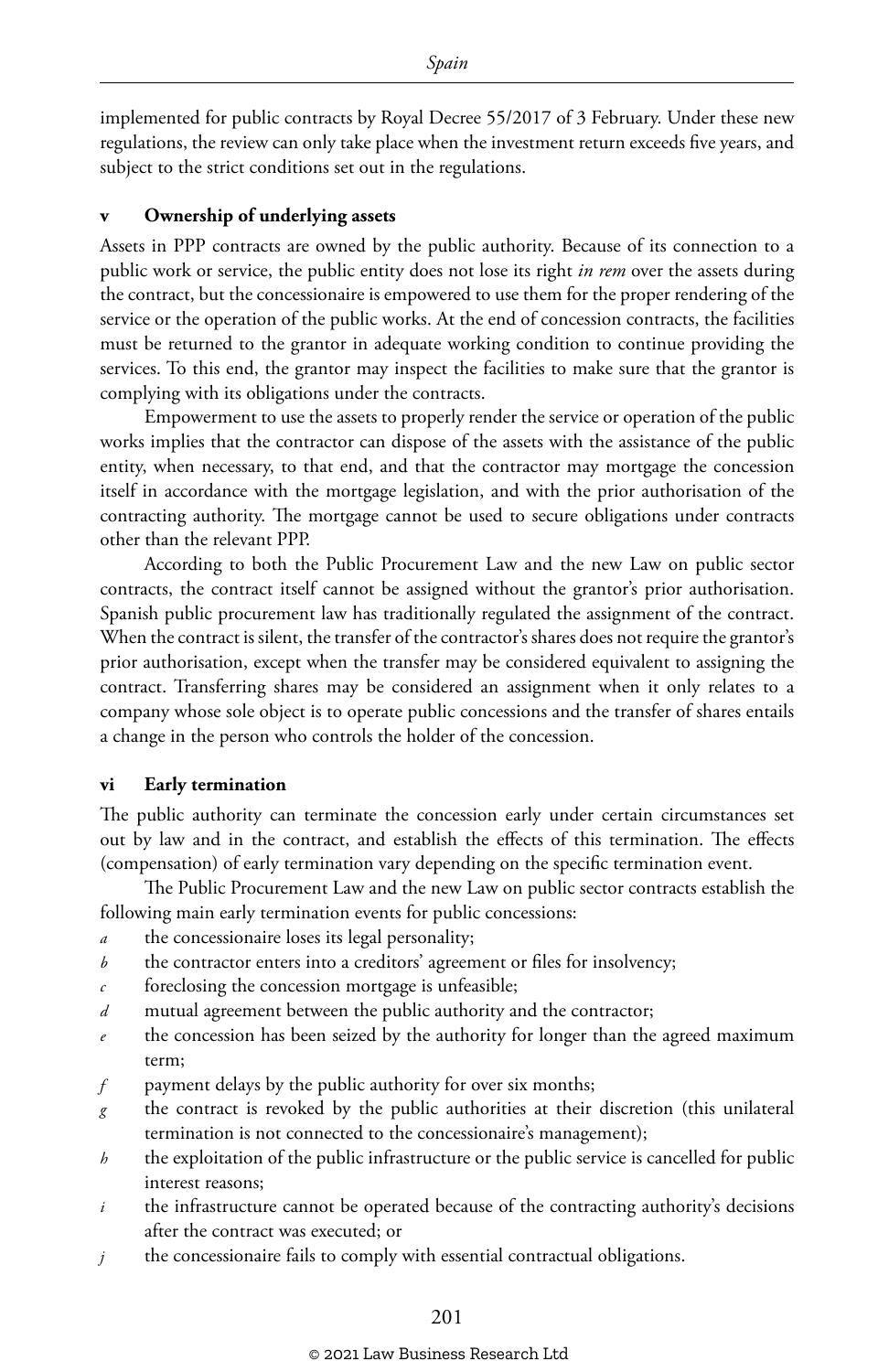If the concession is terminated for public interest reasons, adequate compensation must be paid. According to case law, public interest is an abstract notion that can only be determined and defined on a case-by-case basis and taking into account the characteristics and circumstances of a particular contract as a whole, such as its subject matter, purpose and nature. The grantor must justify its decision on public interest reasons, which can be challenged in court.

Among other consequences, rights arising for the contractor from an early termination event include the equity value of the investment usually, albeit inappropriately, referred to as the pecuniary liability of the public authority (RPA).

The method of calculating RPA was modified in 2015. Following the modification of 2015, the provisions on RPA distinguish two calculation methods:

- *a* for cases involving a termination not attributable to the public authority, the RPA is determined in a new award process for the concession; and
- *b* in cases of termination not attributable to the concessionaire, the regulation on compensation for investments is similar, but specifies that straight line depreciation will be used.

Termination is not automatic. The contracting authority must undergo a procedure in which the concessionaire is heard.

#### **VI FINANCE**

The private funds involved in a PPP project may come from two sources: tenderers (usually as capital of the special purpose vehicle responsible for carrying out the project) or third-party financers.

Financing PPP contracts in Spain usually follows the traditional scheme of bank financing. This scheme relies chiefly on pledges and, in some cases, assignment to the financer of both the credit rights arising from the normal operation of the infrastructure (periodic cash inflows from the operation of the public works or services) and the credit rights arising from the early termination of the contract (the equity value of the investment or RPA, as explained above).

The financing is normally granted in the form of credit, which the concessionaire can obtain upon completing the project phases. The syndication mechanism is a response to the need to distribute the operating risks when they are too high to be assumed by a single entity. In the past few years we have seen growth in particular of uninsured or 'club deal' syndicated loans, under which each institution of the syndicate guarantees only its share, as opposed to other types where one or more institutions undertake to contribute all of the financing if they are unable to find enough institutions that wish to participate in the financing project.

Syndication of financing involves the execution of a contract by creditors including all the institutions in the syndicate that regulates, among other matters, the majorities required to adopt decisions related to financing and the rules to distribute the amounts obtained from the concessionaire company. Unless other debt and creditors' seniority is established, loan repayments are usually distributed in proportion to each institution's share in the financing.

To facilitate the operational management of the financing, one of the financial institutions assumes the role of agent bank. As such, it is responsible for delivering the funds to the company, distributing the repayments among all the financial institutions and channelling communications in each direction.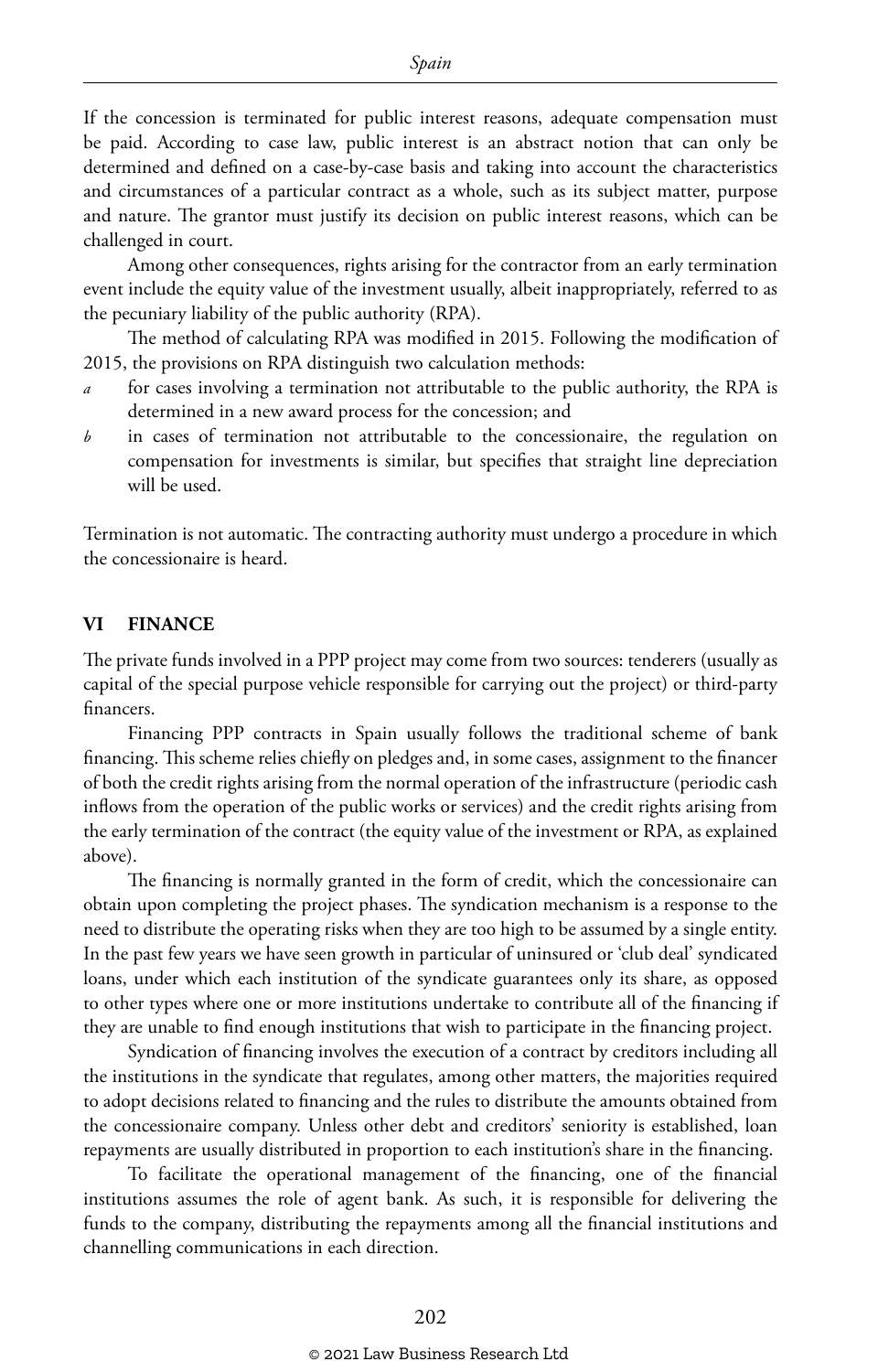Given that the tendering procedure generally adopted to award concessions is a standardised one (open or restricted), negotiations with financial institutions begin in the phase prior to the contract, since the tenderer has to include the main characteristics of the financing that it will be able to secure in its financial bid. However, credit negotiations are only finalised *a posteriori*, once the tenderer is awarded the contract. At this time, the concessionaire's negotiating position is very much influenced by the urgency of the financing to fulfil the contractual obligations it has assumed with regard to the public authority. Moreover, the added cost with which the financing may be finally secured will generally, but not always, be assumed by the concessionaire, who has little chance of passing it on to the public authority.

Guarantees play a fundamental role in bank financing. In fact, the granting of financing is generally conditional upon the prior or simultaneous granting of guarantees over the different assets, goods and rights that constitute the equity of the concessionaire company.

On the other hand, the Public Procurement Law and the new Law on public sector contracts expressly regulate the issue of bonds by concessionaires, as well as the securitisation of credit rights arising from the concession. Given that the concessionaire generally has no revenue other than these credit rights, the bonds and securities that could potentially be issued would essentially be those resulting from securitisation. The issue of these securities will require prior administrative authorisation from the contracting authority, which can only be denied if this is justified by the successful outcome of the concession or another factor of public interest.

#### **VII RECENT DECISIONS**

The main recent relevant jurisprudence relating to PPP has concerned public concessions for the construction and operation of ring roads in Madrid. However, this case law, mainly related to expropriation costs and the calculation of damages for early termination events, varies depending on the specific circumstances of the case at stake and is limited to exceptional circumstances that may not apply on a general basis. There has not been an established line of case law to strengthen or weaken the PPP model, which is a popular scheme in Spain, through the concession model.

#### **VIII OUTLOOK**

Traditionally, investing in infrastructure has contributed to fostering the economy through the improvement of the country's competitiveness and citizens' welfare. Despite the high level of transport infrastructures, there is still a significant investment deficit in Spain in other priority sectors such as infrastructure maintenance, transportation of goods, social care (health and education), water and digital infrastructures.

The covid-19 pandemic has increased public debt considerably. PPPs may work as a way to reach public investment aims with no additional costs for public debt in a post-pandemic scenario with a high stress on the public budget. Private initiatives shall be used to implement public policies to strengthen the economy after the pandemic. PPPs are a perfect channel for that. Additionally, the authorities are aware of the necessary cooperation of private parties. RDL 36/2020 will drive the Spanish national recovery and resilience plan with the creation of new public-private structures, evidencing the importance of PPP in the coming years to make Spain's digital and environmental transformation real and to create a competitive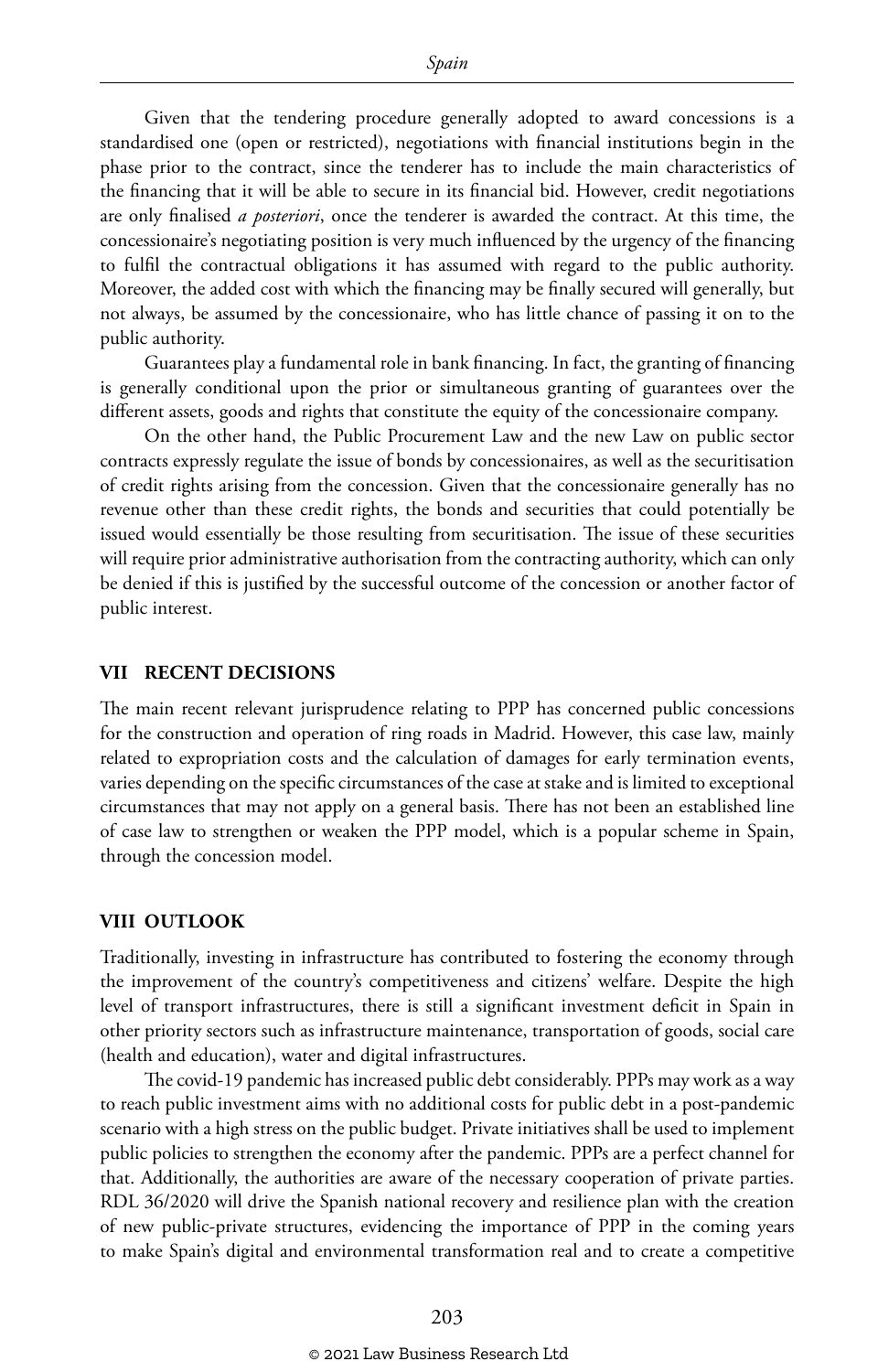economy with stronger innovations than those of the pre-pandemic one. In addition, the covid-19 pandemic has revealed a clear need to strengthen Spain's health and social care (elderly care home) infrastructures.

There is a clear window for PPPs in Spain in upcoming years.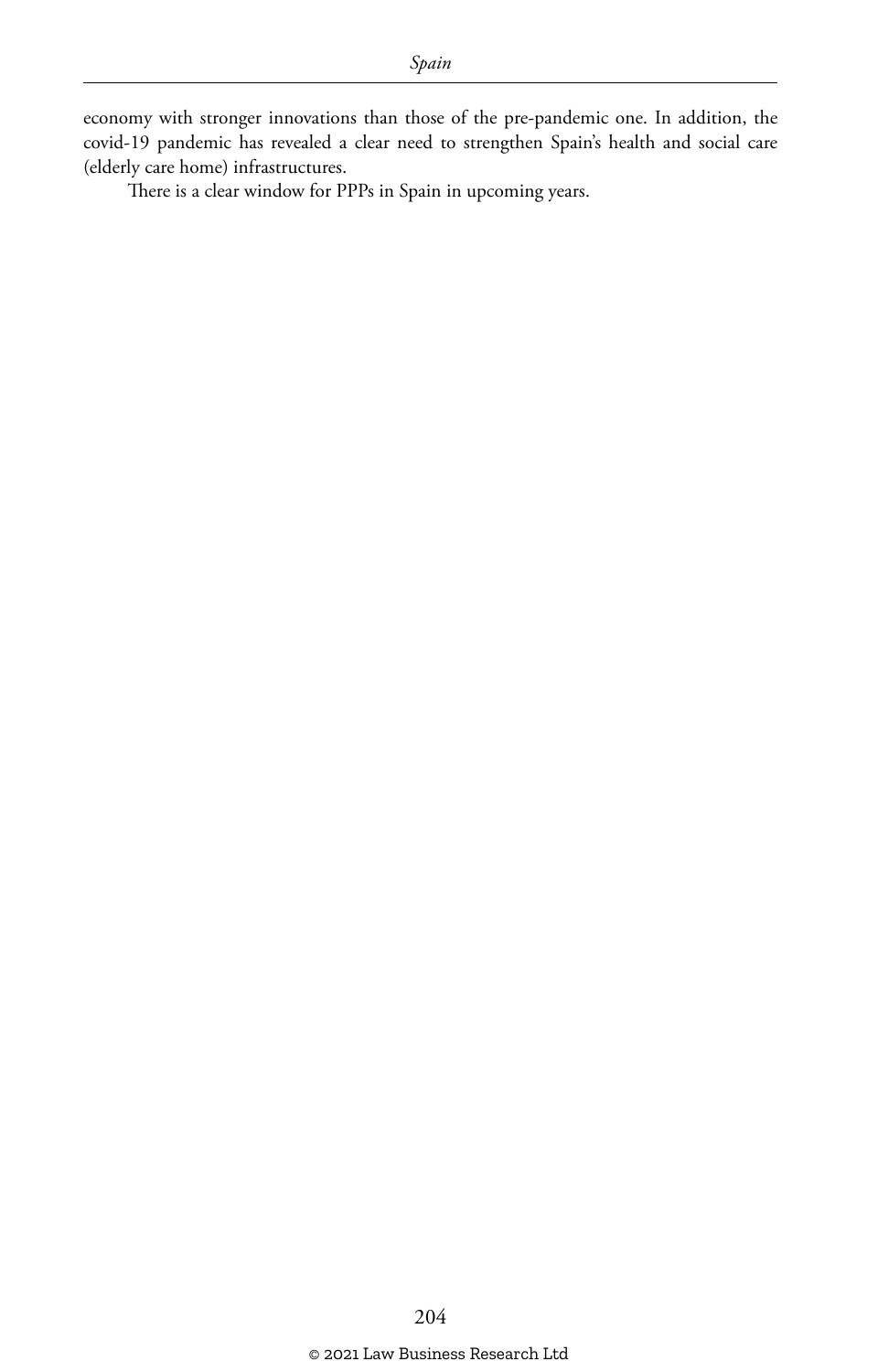## ABOUT THE AUTHORS

#### **MANUEL VÉLEZ FRAGA**

#### *Uría Menéndez*

Manuel is a partner in the Madrid office of Uría Menéndez. He joined the firm in 2003 and is a member of the public and environmental law practice areas.

He has experience in all areas of public law, but especially in the regulated sectors, such as the securities markets, and the financial, energy, security and defence, prevention of money laundering and competition law sectors. He also advises on public procurement law and liability of public authorities.

Manuel focuses his practice on litigation regarding administrative and constitutional matters and regularly advises in sanctioning proceedings before the CNMV, the Bank of Spain and the Commission for prevention of money laundering. He has vast experience in due diligence processes involving regulatory matters.

#### **ANA MARÍA SABIOTE ORTIZ**

#### *Uría Menéndez*

Ana Sabiote is a counsel in the Madrid office of Uría Menéndez. She joined the firm in 2007 and is a member of the public and environmental law practice areas. Ms Sabiote focuses her practice on administrative litigation, public procurement law, authorisations and permits, liability of public authorities, public property and mining, subsidies and expropriation. She advises domestic and foreign clients and regularly participates in M&A projects involving dealing with infrastructure issues. She has been involved in advising sectoral associations in the developing of new projects with regard to PPPs.

#### **URÍA MENÉNDEZ**

Calle Príncipe de Vergara 187 Plaza de Rodrigo Uría 28002 Madrid Spain Tel: +34 915 860 400 Fax: +34 915 860 403/4 manuel.velez@uria.com ana.sabiote@uria.com www.uria.com